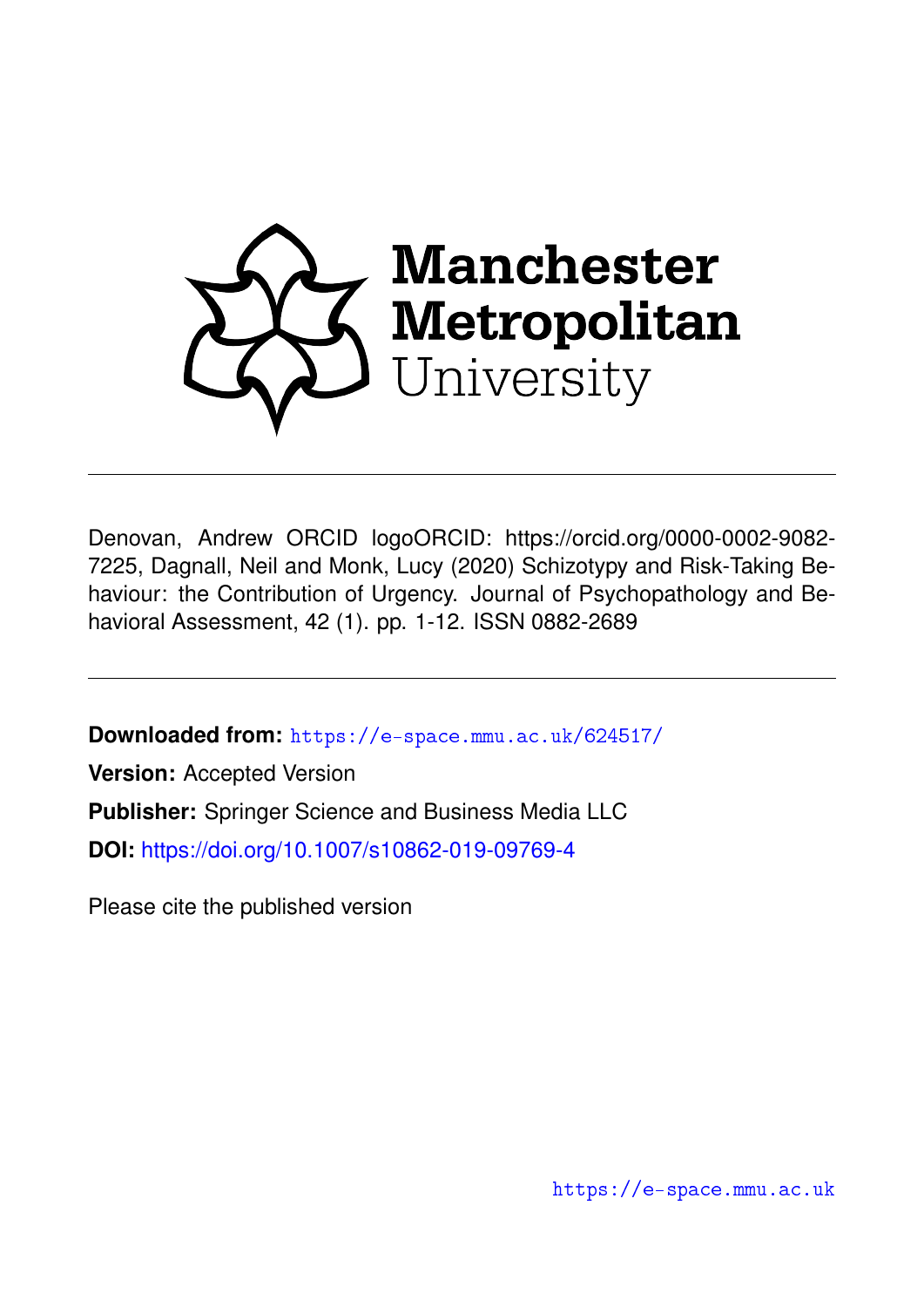# Schizotypy and Risk-Taking Behaviour: the Contribution GU Urgency

Andrew Denovan<sup>1</sup> D&Neil Dagnall<sup>1</sup> &Lucy Monk<sup>1</sup>

#### Abstract

The Oxford-Liverpool Inventory of Feelings and Experiences (O-LIFE) defines schizotypy as a multidimensional l ; psychopathology construct comprising Unusual Experiences, Cognitive Disorganisation, Impulsive Nonconformity, and Introvertive Anhedonia. Previous research indicates that schizotypy is associated with various risky behaviours .Urgency (emotional impulsivity) has a unique and clinically important effect on risk-taking. However, the interplay between schizotypy and urgency in relation to risk-taking has not received adequate consideration. A sample of 204 participants completed self-report scales measuring Schizotypy, Urgency and Risk-taking behaviour. Using structural equation modelling, a mediational model tested the degree to which O-LIFE subfactors directly and indirectly (via urgency) predicted self-reported likelihood to engage in Risk-taking behaviour. Results indicated that Cognitive Disorganisation and Introvertive Anhedonia negatively predicted engagement in Risk-taking behaviour ,whereas Impulsive Nonconformity positively predicted engagement in Risk-taking behaviour. Unusual Experiences, Cognitive Disorganisation and Impulsive Nonconformity had indirect effects on Risk-taking through Urgency. Inclusion of Urgency added explanatory power to the schizotypy-risk relationship.

# Keywords Urgency . Risk-taking . Schizotypy . O-LIFE

schizotypy, urgency (emotional impulsivity) and risk-taking behaviour. Schizotypy is a complex, multidimensional psychopathology construct, which comprises cognitive, perceptual and affective dimensions (Lenzenweg[e2015](#page-11-0)). Researchers study schizotypy because it facilitates investigation of the schizophrenia-spectrumwithin the general popula- and schizophrenia (psychosis) (Barrantes-Vidal et al2015). tion. This approach circumvents confounds associated with clinical patients, such as general decline in cognitive performance, symptom severity, medication and institutionalization (Barrantes-Vidal et al. [2015;](#page-10-0) Kwapil et al. [2013](#page-11-0)). In this context, schizotypy provides a unifying framework for comprehending the basis and development of schizophrenia and related disorders (Kwapil et al2013).

Data deposition The data is accessible through figsharettps://doi.org/ [10.6084/m9.figshare.6396923](https://doi.org/10.6084/m9.figshare.6396923)

Andrew Denovan [a.denovan@mmu.ac.uk](mailto:a.denovan@mmu.ac.uk)

Introduction Different theoretical positions exist on the relationship between schizotypy and psychopathology (Green et  $2D08$ ). The present paper investigated the interaction between The current article adopted the individual differences perspective (Claridge and Beec[h1995\)](#page-10-0). This delineates schizotypy as a personality dimension that signifies the inclination for the characteristics of psychotic states to occur in a milder form within healthy people (Claridge<sup>1997</sup>). Specifically, features appear on a continuum between relative psychological health This delimitation is useful because it recognises that high levels of schizotypy exist within non-clinical populations without developing into full spectrum symptoms (Dembińska-Krajewska and Rybakowski [2014\)](#page-11-0).

> Consistent with the structure of schizophrenia, theorists propose that schizotypy possesses three general factors (positive, negative and disorganisation) (Cicero and Kern<sup>2010a</sup>; Dembińska-Krajewska and Rybakowski [2014](#page-11-0)). These repre-sent various symptoms and features. The positive (psychotic-like) dimension includes unusual experiences (i.e., illusions to hallucinations), disruption of thought content (magical ideation and odd beliefs through to delusions) and suspiciousness/ paranoia. The negative dimension indexes reduced affect, including flattened emotions, disinterest in the world and others, and anhedonia (inability to derive enjoyment from normally pleasurable activities). Finally, the disorganisation factor references thought (organization and expression) and behaviour

Department of Psychology, Manchester Metropolitan University, Brooks Building, Bonsall Street, Manchester M15 6GX, UK 1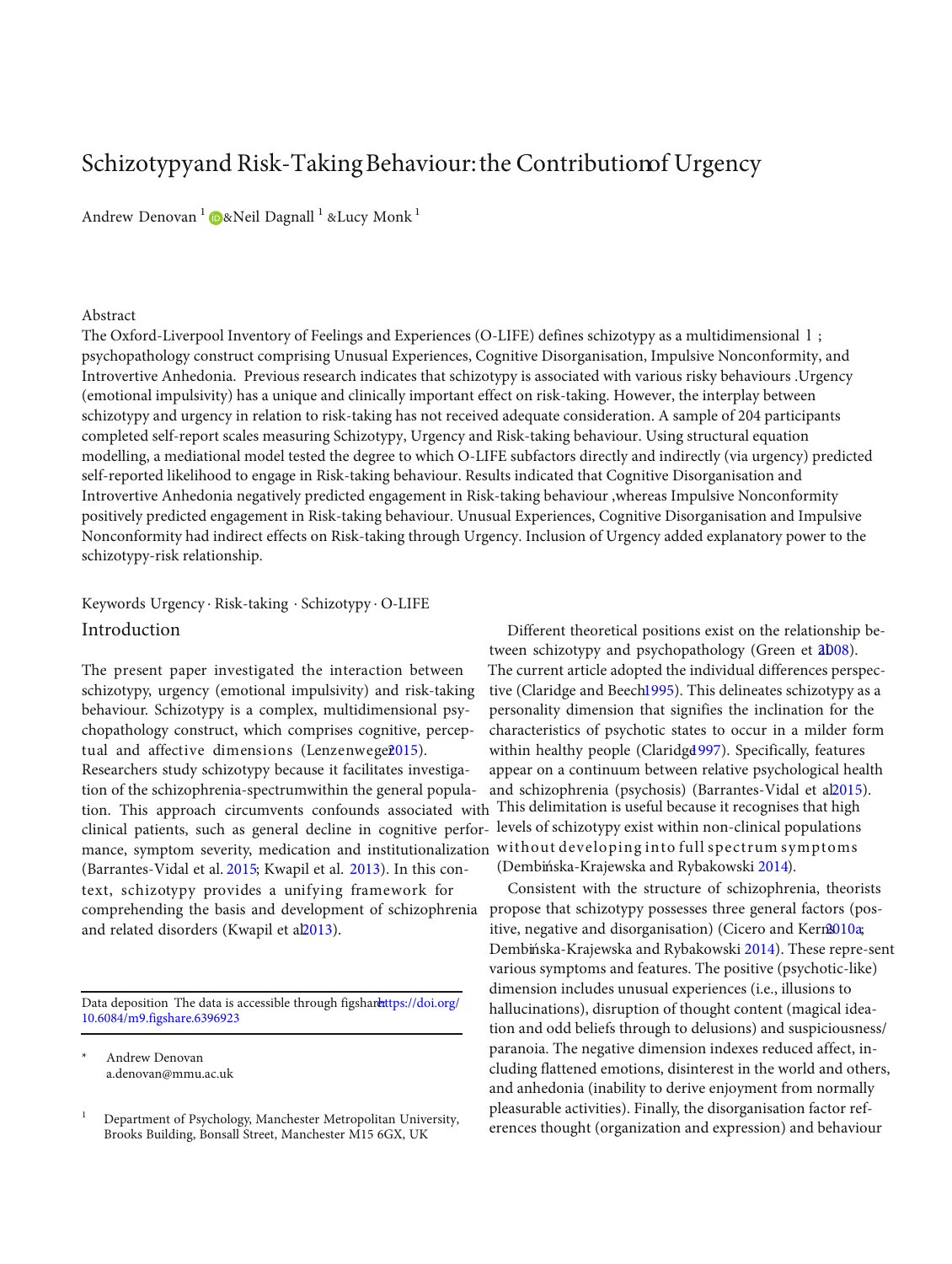disruptions. These encompass mild disturbances through to gross formal thought disorder and disorganised actions.

Psychometrically, the positive and negative dimensions are robustly replicated (Kwapil et al. [2012\)](#page-11-0). The contents and structure of other factors, however, has generated considerable debate. Attempts to resolve theoretical abstruseness has resulted in the development of alternative four-factor models (see Compton et al. [2009](#page-10-0); Mason et al. [2005](#page-11-0)). Illustratively, Mason et al. [\(2005\)](#page-11-0) define schizotypy in terms of unusual experiences, cognitive disorganisation, impulsive nonconformity, and introvertive anhedonia. Unusual experiences references positive characteristics of schizotypy, introvertive anhedonia indexes negative aspects of schizotypy, cognitive disorganisation captures the disorganised features, and impulsive nonconformity designates poor emotional and impulse control (Mason et al. [2012](#page-11-0)).

The Oxford-Liverpool Inventory of Feelings and Experiences (O-LIFE) encompasses these factors. Unusual Experiences specify propensity to abnormal perceptual experiences, such as magical beliefs, hallucinations, superstitious belief and interpretation of events. Cognitive Disorganisation describes the tendency for thoughts to become detailed or tangential and difficult to gather. Introvertive Anhedonia refers to the propensity to be emotionally flat and rarely feel pleasure from social or physical stimulation. Finally, Impulsive Nonconformity incorporates inconsistent moods and behaviour, which tend to deviate from social convention and obeying rules. Collectively, these dimensions reflect the symptom clusters found in schizophrenia (Gray et al. [2002\)](#page-11-0). Since the current research assessed schizotypy via the O-Life short (Mason et al. [2005](#page-11-0)), the scale's structure (subscales) informed predictions and analysis. This was important to note because the measure embraces a range of characteristics/ symptoms. Hence, the authors anticipated that O-LIFE dimensions would interact with risk perception and urgency (emotional impulsivity) in distinct and nuanced ways.

The authors acknowledge also that the three most commonly used psychometric schizotypy measures (the Wisconsin Schizotypy Scales, Schizotypal Personality Questionnaire and O-LIFE) quantify and conceptualise schizotypy in different ways (Oezgen and Grant [2018](#page-12-0)). In order to assess the degree to which these scales demonstrate conceptual convergence, Oezgen and Grant [\(2018\)](#page-12-0) compared similarities and differences in factor structure. Results indicated that structural relationships were dependent on the assessment instrument used. Differences arose from the fact that measures derive from distinct theoretical schizotypy models; this makes direct comparisons between scales problematic.

The Oezgen and Grant ([2018\)](#page-12-0) paper highlights that the composition of schizotypal factors diverges as a function of measurement instrument. Particularly, considerable deviation between cognitive disorganisation and odd behaviour or impulsive nonconformity is evident. This variation generally

arises from differences in theoretical emphasis. Explicitly, dissimilarities between the psychosis-based perspective (psychopathology) and the schizotypy trait approach (personality). The former viewpoint for example, includes affective/ motivational elements relevant to cyclothymia/bipolar disorder. The O-LIFE used within the present paper, adopted the psychosis-based perspective and accordingly possesses the characteristics of a psychosis-proneness measure.

## Schizotypy and Risk

Generally, research reports associations between schizotypy and a range of risk-related (risky) behaviours (Esterberg et al. [2009\)](#page-11-0). For instance, schizotypy correlates positively with cigarette (Kolliakou and Joseph [2000](#page-11-0)), alcohol and cannabis use (Nunn et al. [2001](#page-12-0)). Further examination of this relationship at the factorial level reveals a complex pattern of results. Specifically, the schizotypy-risky behaviours relationship varies across schizotypal symptom cluster (Esterberg et al. [2009\)](#page-11-0). For instance, Kwapil et al.'s ([2013](#page-11-0)) 10-year followup evaluating the predictive validity of psychometrically assessed schizotypy, reported that positive schizotypy best predicted substance abuse.

Considering dimensionality further, Nunn et al. [\(2001\)](#page-12-0) in a sample of undergraduate students observed that alcohol use was correlated with higher delusional conviction (closely related to positive schizotypy) and lower introvertive anhedonia (negative schizotypy). Additionally, Esterberg et al. [\(2009](#page-11-0)) observed that higher levels of disorganised schizotypy were associated with use of nicotine, alcohol and cannabis. Higher cognitive-perceptual schizotypy was concomitant with cannabis use. The Esterberg et al. ([2009](#page-11-0)) study was important because it was one of the first to demonstrate the selective effects of disorganised schizotypy on risky behaviours.

Inspection of the characteristics of impulsive nonconformity reveals that the factor comprises features likely to affect general perception of risk. Core features of impulsive nonconformity include propensity to impulsive, antisocial and eccentric forms of behaviour (Mason et al. [2005](#page-11-0)). Indeed, O-LIFE items reference violent, reckless and self-abusive behaviours (Nettle [2006](#page-12-0)). Collectively, these indicate that high impulsive nonconformity promotes lack of self-control. Congruently, studies report that impulsive nonconformity is associated with riskrelated behaviours (e.g., frequency of female chatroom use, Fullwood et al. [2006;](#page-11-0) and gambling, Chiu and Storm [2010](#page-10-0)).

Despite these findings, the role of impulsive nonconformity is relatively understated. This occurs for myriad reasons. Principally, studies view schizotypy as an over-arching construct, schizotypyal factors share considerable variance, and research historically has employed a range of equivalent but different measures (e.g., Schizotypal Personality Scale, Claridge and Broks [1984;](#page-10-0) Schizotypal Personality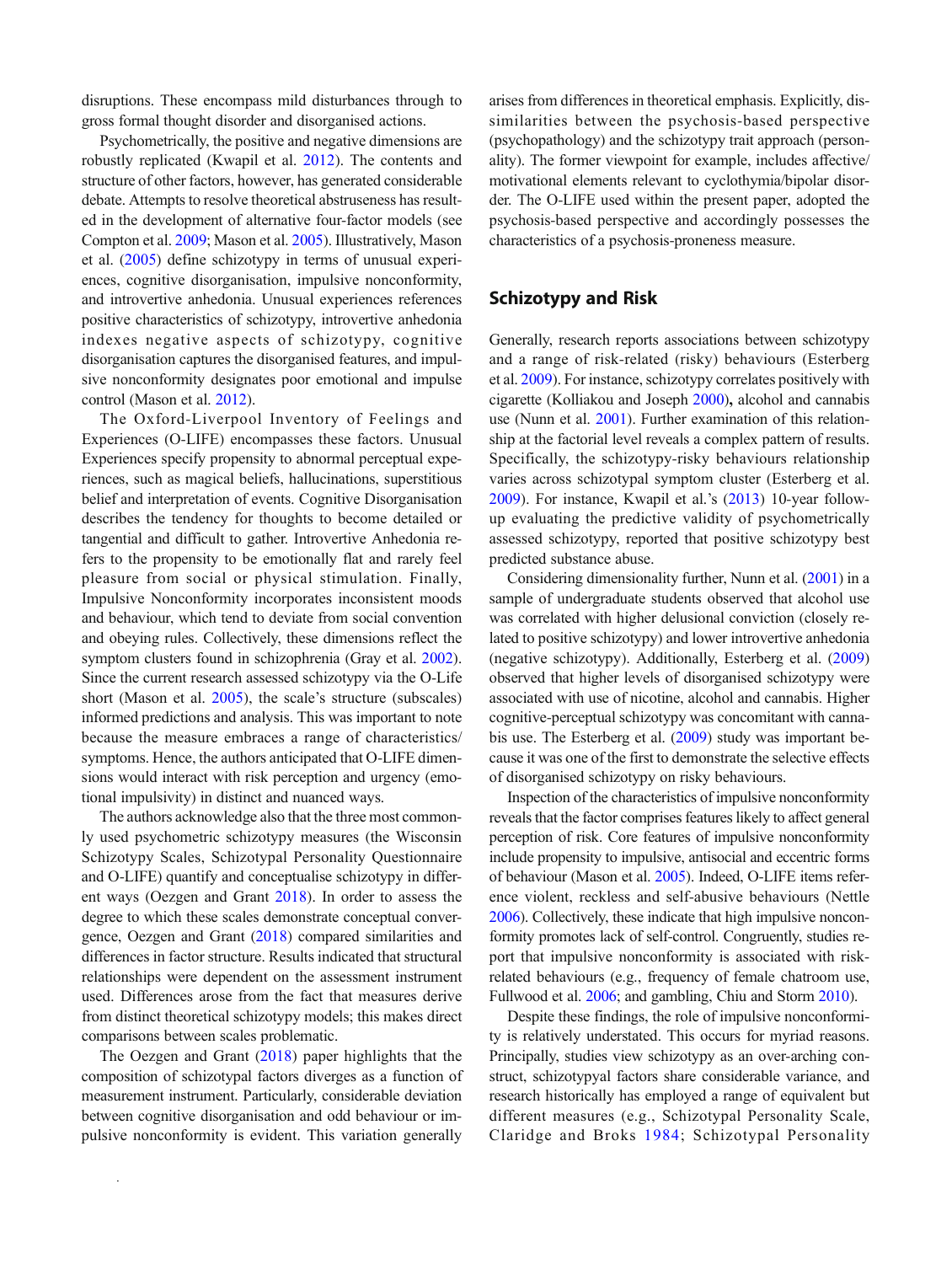Questionnaire, Raine [1991](#page-12-0)). Use of different scales hinders factorial comparisons.

Conversely, general individual differences and psychopathological research identifies impulsive nonconformity as an important factor in the context of risk-taking behaviours. Classically, Chapman et al. ([1984](#page-10-0)) noted that aberrantly high-scoring undergraduates (vs. controls) exhibited more manic and hypomanic symptoms, and greater propensity to antisocial personality disorder. These factors are associated with heightened engagement in risky behaviours (Brooner et al. [1990;](#page-10-0) Fletcher et al. [2013\)](#page-11-0). Furthermore, hypomania and antisocial personality disorder correlate with sensation seeking, which also predicts participation in risky behaviours (Blackburn [1969](#page-10-0)). Previous work similarly outlines relationships between positive schizotypy, impulsivity and antisocial behaviour (Dinn et al. [2002\)](#page-11-0).

# **Urgency**

Urgency is a personality trait that refers to emotion-based dispositions to experience strong impulses and participate in impetuous actions (Cyders and Smith [2008a](#page-10-0); Howard and Khalifa [2016\)](#page-11-0). More precisely, urgency denotes the tendency to act 'impulsively' when highly emotional (Smith and Cyders [2016](#page-12-0)). Explicitly, the inclination to respond to strong emotions with rash actions. This can manifest as externalizing-related dysfunction (problem drinking, risky sex, etc.) (Wang and Chassin [2018\)](#page-12-0). Urgency may also index the propensity to respond to strong emotions with ill-advised inaction, such as avoidance, passivity, and withdrawal (Smith et al. [2013](#page-12-0)).

Urgency varies as a function of affect. Negative urgency denotes impulsive behaviour occurring in the context of negative affect (Whiteside and Lynam [2001\)](#page-12-0), whereas positive urgency designates impulsive behaviour occurring under conditions of positive affect (Lynam et al. [2006\)](#page-11-0). The development of the Urgency, Premeditation (lack of), Perseverance (lack of), Sensation Seeking, Positive Urgency (UPPS-P) Impulsive Behavior Scale (Lynam et al. [2006\)](#page-11-0) recognised this important distinction; the original (UPPS) (Whiteside and Lynam [2001](#page-12-0)) contained only Negative Urgency.

Several studies report that negative and positive urgency relate differentially to symptoms and behaviours (Cyders and Smith [2008a\)](#page-10-0). Negative urgency uniquely predicts a range of outcomes (e.g., tobacco cravings, dependence on mobile phone use and excessive reassurance seeking) and is the best prognosticator of several other factors (i.e., psychiatric, medical, alcohol, drug, family, social, legal and employment problems) (Verdejo-García et al. [2007](#page-12-0)). Similarly, positive urgency predicts a range of problem behaviours, such as illegal drug use and risky sexual behaviour (Zapolski et al. [2009\)](#page-12-0), increases in pathological gambling behaviours (Cyders and Smith [2008b](#page-10-0)), and drinking quantity (Cyders et al. [2009](#page-10-0)).

Although positive and negative urgency reflect separate dimensions, they correlate highly and conceptually can operate as a unitary construct (Few et al. [2015\)](#page-11-0). Indeed, both factors relate to levels of involvement in risky/problematic behaviours and have unique and clinically important effects (Cyders and Smith [2008a\)](#page-10-0).

# Present Study

To date only a limited number of studies have considered the relationship between schizotypy and urgency. Few et al. ([2015](#page-11-0)), in a study examining relationships between impulsivity-related traits and DSM–5 section II and III personality disorders, found that negative urgency correlated positively with schizotypy. However, Howard and Khalifa [\(2016\)](#page-11-0) observed no significant association between negative urgency and schizotypy. These different outcomes are impossible to reconcile because the studies employed, very different, highly specialised samples.

Few et al. ([2015](#page-11-0)) assessed 109 adults (70% female) who were currently receiving psychological and/or psychiatric treatment, whereas Howard and Khalifa [\(2016\)](#page-11-0) used 100 male, forensic psychiatric patients with confirmed personality disorder and a history of serious offending. The specificity of these samples also limits extrapolations to general population samples. Howard and Khalifa's ([2016](#page-11-0)) decision to exclude positive urgency derived from the supposition that the construct failed to provide any meaningful explanatory power over and above negative urgency.

Noting these issues, the present study examined relationships between schizotypy and urgency within a general population. This was necessary because characteristics evident within schizotypal factors suggested that associations with urgency would vary across dimensions. Explicitly within the present study, Urgency would relate most strongly to Impulsive Nonconformity, demonstrate significant associations with positive schizotypy (Unusual Experiences) and Cognitive Disorganisation, but not correlate with negative schizotypy (Introvertive Anhedonia).

Regarding Impulsive Nonconformity, this prediction was congruent with preceding research linking higher levels of impulsive nonconformity with lack of self-control and riskrelated behaviours (Chiu and Storm [2010;](#page-10-0) Fullwood et al. [2006\)](#page-11-0). Introvertive Anhedonia by virtue of emotional flattening and difficulties perceiving stimulation was unlikely to facilitate or reflect affective urgency. Evidence linking anhedonia features of schizotypy with impairments to the anterior insula cortex (AIC) (Keller et al. [2013\)](#page-11-0) suggests a negative relationship between introvertive anhedonia and risk-taking. The AIC plays an important role in risk aversion (Preuschoff et al. [2008](#page-12-0)). Indeed, recent research states that the AIC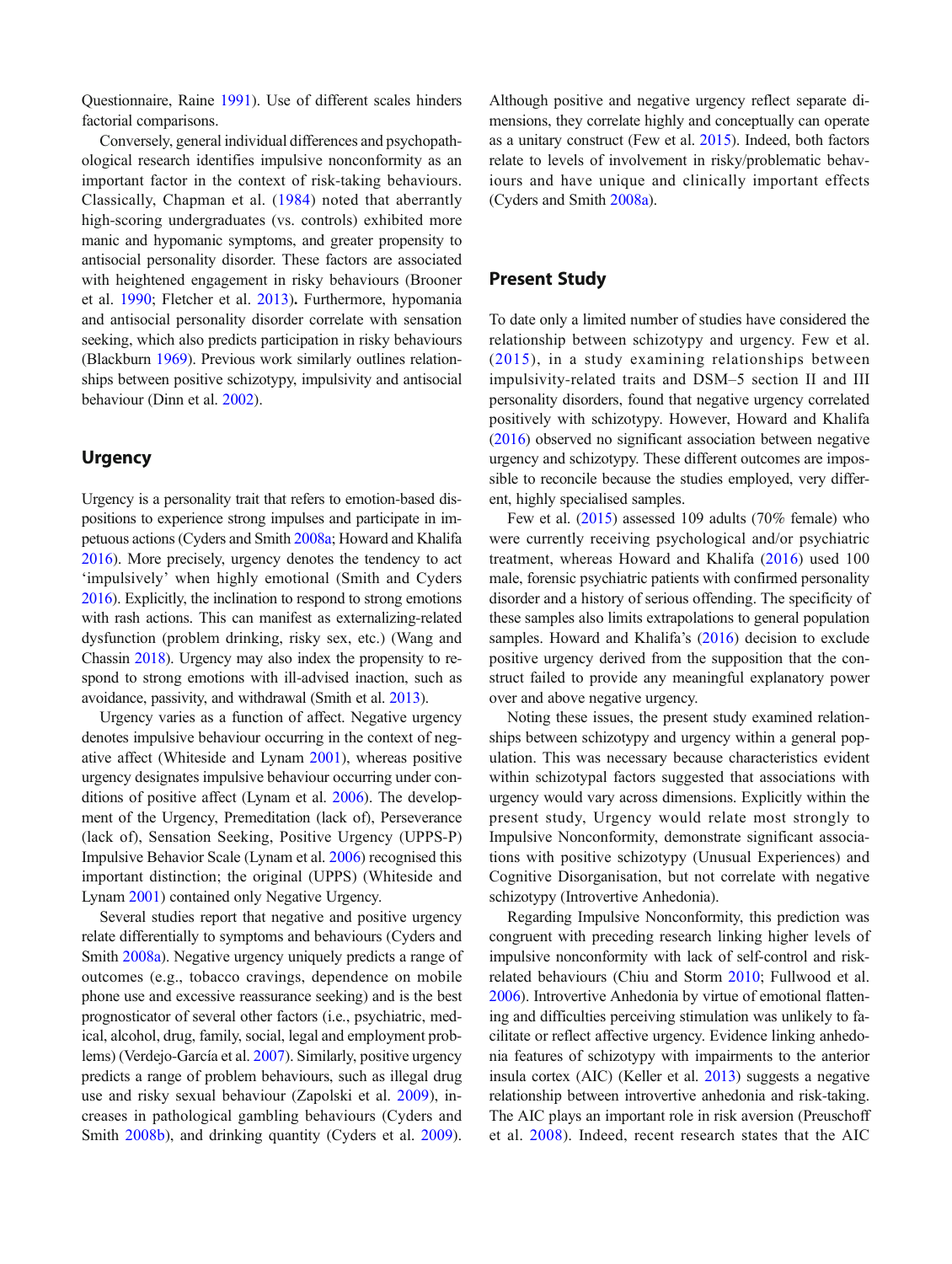promotes risk-taking and is causally involved in risky decision-making (Ishii et al. [2012\)](#page-11-0).

Given that, a conceptually important relationship exists between urgency and risk-taking (Cyders and Smith [2008a](#page-10-0)), this study considered urgency as a potential mediator in the schizotypy-risk relationship. This approach was valid because established work supports the direct effect of urgency on risktaking and risky behaviour, when conceptualised as a mediator in relation to a range of exogenous and endogenous variables (e.g., brain activation, Cyders et al. [2014;](#page-11-0) alcohol and cannabis use, Wardell et al. [2016](#page-12-0); risky driving, Voogt et al. [2014](#page-12-0)). Additionally, although several studies report associations between schizotypy and risky behaviour, the majority of evidence derives from specific behaviours rather than risk-taking behaviour generally. In this context, the current study examined relationships with self-reported likelihood to participate in risktaking behaviour. General risk-taking merits consideration because perception of threat is likely to influence engagement in a range of negative behaviours (gambling, drug use, etc.), which result in health problems (Byrnes et al. [1999](#page-10-0)).

#### Method

#### **Participants**

The sample contained 204 participants, mean  $(M)$  age = 28.48,  $SD = 14.23$ , with 69 (34%) males (*M* age = 31.08, *SD* = 15.44) and 135 (66%) females (*M* age = 27.14, *SD* = 13.43). Participant recruitment was via the Manchester Metropolitan University (MMU) Psychology Participant Pool and opportunity sampling (other students/staff and external contacts contacted via social media). This sampling method resulted in a broad range of ages from 18 to 66. The only exclusion criteria were that participants were at least 18 years of age and had not previously undertaken similar studies on schizotypy.

#### Measures

#### The Oxford-Liverpool Inventory of Feelings and Experiences Short (O-LIFE Short) (Mason et al. [2005\)](#page-11-0)

The O-LIFE short (Mason et al. [2005\)](#page-11-0) is a brief, 43-item form of the original 104-item O-LIFE measure (Mason et al. [1995\)](#page-11-0). Researchers use the scale to appraise schizotypal personality traits in non-clinical individuals. Studies across psychology related-disciplines have employed the O-LIFE and O-LIFE short (Mason and Claridge [2006\)](#page-11-0). The O-LIFE short contains four factors, which assess different aspects of schizotypy: Unusual Experiences (12-items), Cognitive Disorganisation (11-items), Impulsive Nonconformity (10-items) and Introvertive Anhedonia (10-items). The Unusual Experiences subscale evaluates positive schizotypy, and comprises items measuring perceptual aberrations, magical thinking and hallucinations. Cognitive Disorganisation assesses thought disorder and other disorganised aspects of psychosis (social anxiety, poor decision-making and attention/ concentration). Impulsive Nonconformity evaluates lack of self-control (i.e., impulsive, anti-social, and eccentric forms of behaviour). Introvertive Anhedonia measures negative schizotypy (schizoid temperament); specifically, avoidance of intimacy and lack of enjoyment from social and physical sources of pleasure. Items appear as questions (e.g., 'Do you often have difficulties in controlling your thoughts?') and participants respond to each item on a binary scale ('Yes' or 'No'). Summation of 'yes' responses produce factor and overall totals. Higher scores reflect greater levels of schizotypy.

The O-LIFE short possesses established psychometric properties. Particularly, good test–retest reliability (Burch et al. [1998](#page-10-0)) and acceptable internal consistency (Mason et al. [2005\)](#page-11-0). Furthermore, the O-Life short demonstrated good validity (discriminant and convergent) when compared with hedonic capacity and alternative schizotypy measures (Fonseca-Pedrero et al. [2015\)](#page-11-0). In this study, internal reliability was acceptable for Unusual Experiences ( $\alpha$  = 0.72) and Cognitive Disorganisation ( $\alpha = 0.78$ ). Reliability was lower for Introvertive Anhedonia ( $\alpha = 0.62$ ) and Impulsive Nonconformity ( $\alpha$  = 0.60). However, these results were con-sistent with Mason et al. ([2005](#page-11-0)), and Nunnally [\(1978\)](#page-12-0) suggests 0.60 is an acceptable level of alpha reliability within psychology/social sciences.

## The Risk-Taking Questionnaire-18 (RT-18) (de Haan et al. [2011](#page-11-0))

The RT-18 (de Haan et al. [2011\)](#page-11-0) assesses the degree to which individuals are likely to engage in risk-taking behaviour. The measure contains statements related to Risk Behaviour (9-items) ("I sometimes like to do things that are a little frightening") and Risk Assessment (9-items) ("I usually think about all the facts in details before I make a decision"). Participants indicate responses on a dichotomous 'Yes' or 'No' scale. Addition of 'yes' responses produces sub-scale and overall totals. The measure is psychometrically sound and demonstrates good reliability (internal and test-retest), and construct validity in comparison with an alternative measure of risk-taking (the Stimulating-Instrumental Risk Inventory) (de Haan et al. [2015;](#page-11-0) de Haan et al. [2011](#page-11-0)). Higher scores indicate greater risk-taking and less consideration of risk-taking consequences. In this study, internal reliability was good for the total scale ( $\alpha$  = 0.85).

#### Urgency Subscales of the UPPS-P Impulsive Behavior Scale (Cyders et al. [2007\)](#page-10-0)

The Positive and Negative Urgency subscales of the UPPS-P Impulsive Behavior Scale (Cyders et al. [2007](#page-10-0)) assessed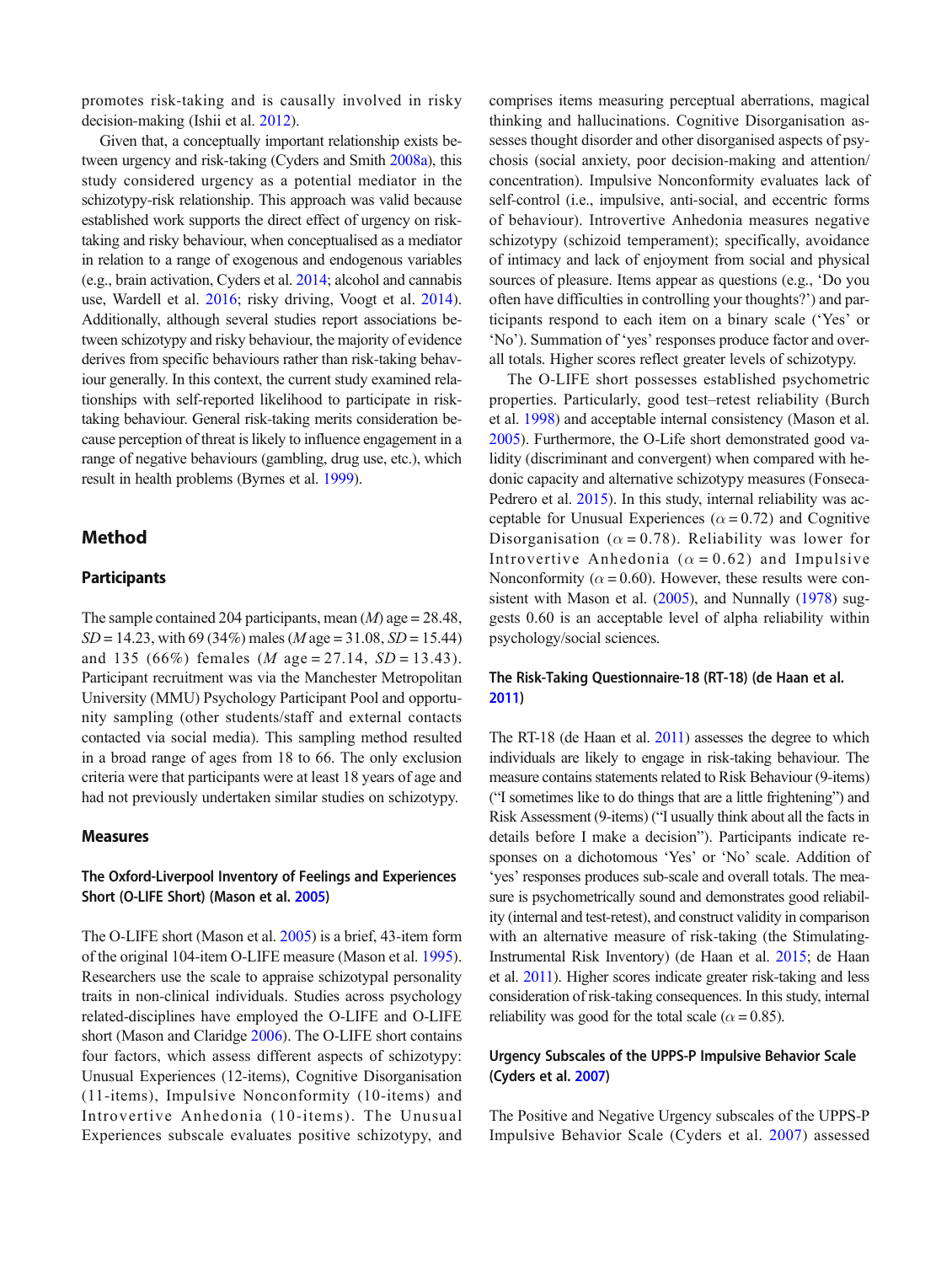urgency in the present study. The Positive Urgency subscale comprises 14 items (e.g., "When I am really excited, I tend not to think of the consequences of my actions") and the Negative Urgency subscale contains 12 items (e.g., "When I feel rejected, I will often say things that I later regret"). Items appear in the form of statements and participants indicate agreement on a 4-point Likert scale ranging from 'strongly agree' to 'strongly disagree'. Totalling of scores across items produces subscale scores. Higher scores indicate greater levels of urgency. The subscales possess good internal consistency (Negative Urgency  $\alpha = .87$ , Positive Urgency  $\alpha = .92$ ; Claes and Muehlenkamp [2013](#page-10-0)). Furthermore, Cyders et al. [\(2007\)](#page-10-0) reported evidence of good convergent and discriminant validity for the Positive Urgency subscale, and Smith et al. [\(2007\)](#page-12-0) established convergent and discriminant validity for the Negative Urgency subscale via multitrait-multimethod analyses. Internal reliability in this study was good for Negative Urgency ( $\alpha$  = .94) and satisfactory for Positive Urgency ( $\alpha$  = .75).

#### Procedure

Prior to implementation the study, which occurred within a Master's Programme, received ethical clearance from the Faculty of Health, Psychology and Social Care Ethics Committee at Manchester Metropolitan University. Prospective participants, prior to providing consent, read the information sheet. This outlined the nature and requirements of the study. Participants providing informed consent then received the measures in the form of a booklet (if completed face-to-face) or accessed materials via a web link. Instructions directed that participants answer questions as openly and honestly as possible, work at their own pace and complete all items. The booklet contained four sections: personal information (always completed first), O-LIFE short, RT-18 and Positive and Negative Urgency subscales of the UPPS-P (counter-balancing of measure order across participants controlled for order effects).

#### Analytic Strategy

Prior to path analysis, data screening ensured variables met the assumptions of normal distribution (i.e., skewness and kurtosis). Additionally, an assessment of multicollinearity, outliers, linearity and homoscedasticity was undertaken. Examination of zero-order correlations provided a preliminary indication of variable relationships. The structural equation model (created in AMOS24) tested direct and indirect effects among the variables using Maximum Likelihood (ML) estimation. Schizotypy subfactors (Unusual Experiences, Cognitive Disorganisation, Introvertive Anhedonia and Impulsive Nonconformity) were exogenous independent variables. Urgency was an endogenous independent variable. Risktaking was the dependent variable. Partial correlation assessed relations between factors demonstrating conceptual and measurement irregularity. Partial correlation identifies unique variance by 'partialling out' common variance shared with other factors. In this context, use of partial correlation enabled examination of inconsistencies between zero-order correlations and structural relationships. Indeed, previous research has successfully used this approach to disentangle relationships between discrete but overlapping constructs (see Muris et al. [2005\)](#page-12-0).

A range of indices assessed data-model fit. Specifically, chi-square  $(\chi^2)$ , Comparative Fit Index (CFI), Root-Mean-Square Error of Approximation (RMSEA) and Standardized Root-Mean-Square Residual (SRMR). RMSEA utilised the 90% confidence interval. A good fitting model requires  $CFI > 0.90$ , RMSEA < $0.08$ , and SRMR < $0.08$  (Browne and Cudeck [1993](#page-10-0)). CFI values of 0.86 to 0.90, and RMSEA and SRMR values of 0.08 to 0.10 indicate marginal fit (Nigg et al. [2009\)](#page-12-0). Computation of bootstrapping estimates tested indirect effects (resampled 2000 times using the bias-corrected method to produce 95% confidence intervals). The Akaike Information Criterion (AIC) compared non-nested models (lower values suggest superior fit).

#### Results

#### Preliminary Analysis

Data inspection indicated that skewness and kurtosis values were within the recommended interval of −2.0 to +2.0 (Byrne [2016\)](#page-10-0) (see Table [1\)](#page-6-0). Tests of assumptions reported no issues with multicollinearity, all VIF values <3.0 and all Tolerance values >0.10. Residuals were greater than −3.29 and less than 3.29 (Tabachnick and Fidell [2013\)](#page-12-0), and relevant plots revealed no concerns with heteroscedasticity or linearity. Mardia's coefficient value was 1.29 (critical ratio =  $0.73$ ) which is lower than the cutoff value of 3 (Yuan et al. [2002\)](#page-12-0), suggesting no violation of multivariate normality. ML is therefore suitable for parameter estimation (Mindrila [2010](#page-12-0)). In comparison with Mason et al.  $(2005)$  $(2005)$  (N = 928), mean scores were slightly higher for Unusual Experiences (4.23 vs. 3.28), Cognitive Disorganisation (5.51 vs. 4.36) and Impulsive Nonconformity (3.52 vs. 2.65); Introvertive Anhedonia totals were slightly lower (2.38 vs. 2.60). Positive and Negative Urgency means (26.36 and 29.68 respectively) were comparable with averages among a non-clinical sample  $(N = 68)$ (22.93 and 28.23 respectively) (Claes et al. [2015\)](#page-10-0). The mean Risk-taking score was slightly lower (7.66 vs. 9.34) than de Haan et al.  $(2011)$  $(2011)$   $(N = 7834)$ .

Inspection of zero-order correlations (Table [1\)](#page-6-0) revealed significant positive relationships between all schizotypy subfactors, urgency facets and general urgency. Both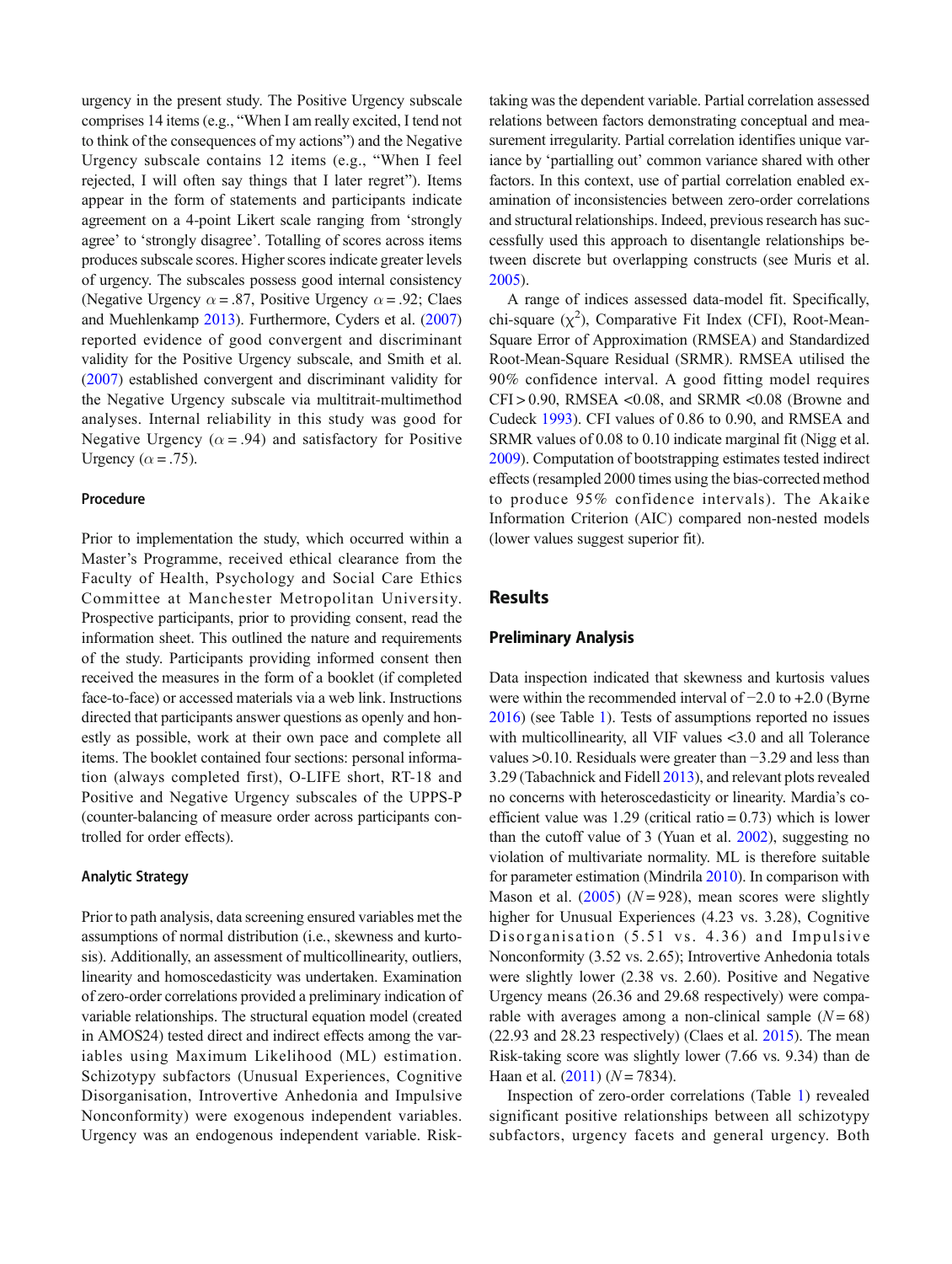<span id="page-6-0"></span>**Table 1** Means, standard deviations, reliability coefficients and correlations for all study variables  $(N = 204)$ 

| Variable                     | $\overline{M}$ | SD   | <b>Skew</b> | Kurt.   | $\alpha$ | 2       | 3       | 4       | 5       | 6       |         |
|------------------------------|----------------|------|-------------|---------|----------|---------|---------|---------|---------|---------|---------|
| 1. Unusual Experiences       | 4.23           | 2.64 | 0.27        | $-0.59$ | 0.72     | $.54**$ | $.21**$ | $.51**$ | $.54**$ | $.53**$ | $.34**$ |
| 2. Cognitive Disorganisation | 5.51           | 3.03 | $-0.03$     | $-0.97$ | 0.78     |         | $.40**$ | $.48**$ | $.54**$ | $.56**$ | $.18**$ |
| 3. Introvertive Anhedonia    | 2.38           | 1.99 | 0.84        | 0.12    | 0.62     |         |         | $.21**$ | $.23**$ | $.30**$ | $-.06$  |
| 4. Impulsive Nonconformity   | 3.52           | 2.04 | 0.46        | $-0.05$ | 0.60     |         |         |         | $.54**$ | $.56**$ | .49**   |
| 5. Negative Urgency          | 29.68          | 5.84 | $-0.23$     | $-0.08$ | 0.94     |         |         |         |         | $.72**$ | $.43**$ |
| 6. Positive Urgency          | 26.36          | 8.72 | 0.35        | $-0.61$ | 0.75     |         |         |         |         |         | $.42**$ |
| 7. Risk-taking               | 7.66           | 4.58 | 0.30        | $-0.70$ | 0.85     |         |         |         |         |         |         |

 $* p < .05; ** p < .001$ 

Positive and Negative Urgency correlated positively and significantly with Risk-taking. Unusual Experiences, Impulsive Nonconformity and Cognitive Disorganisation also demonstrated significant positive relations with Risk-taking. Introvertive Anhedonia, however, was unrelated to Risk-taking. Importantly, Positive and Negative Urgency exhibited highly similar relationships with Schizotypy and Risk-taking, and were strongly positively associated  $(r = 0.72)$ . Henceforth, subsequent analyses used Urgency as a composite variable.

#### Structural Equations

Item parcelling created latent variables for schizotypy subfactors, Urgency, and Risk-taking. Analysis of the O-Life Scale employed the all-item-parcel approach, where single parcels represented each subfactor (latent variable) (Matsunaga [2008\)](#page-11-0). In order to include these parcels as indicators of latent variables, parcel variance was determined by multiplying scale variance with alpha reliability (Kline [2011](#page-11-0)). To assess the unique variance of schizotypy subfactors, whilst recognising multidimensionality, permission of correlations occurred among subfactors. Urgency (Positive and Negative Urgency) and Risk-taking (Level of Risk-taking Behaviour and Risk Assessment) subscales indicated respective latent variables of Urgency and Risk-taking. For Urgency, a high correlation between facets  $(r = 0.72)$  supported this conceptualisation. Additionally, previous research has reported that positive and negative urgency can act as a single construct (Few et al. [2015](#page-11-0)). For Risk-taking, preceding research supports the hierarchical structure of this measure (de Haan et al. [2011\)](#page-11-0). Sequential estimation of measurement and structural models occurred (Anderson and Gerbing [1988\)](#page-10-0).

A test of the measurement model revealed good fit indices,  $\chi^2$  (9, N = 204) = 19.606, p = 0.021, CFI = 0.982, RMSEA = 0.076 (90% CI of 0.029 to 0.123), SRMR = 0.043. The hypothesised structural model (Model 1; see Fig. [1](#page-7-0)) demonstrated good fit on all criteria,  $\chi^2$  (9, N = 204) = 19.606, p = 0.021, CFI = 0.982, RMSEA = 0.076 (90% CI of 0.029 to 0.153), SRMR =  $0.044$ . Fixing the non-significant path from Introvertive Anhedonia to urgency to zero improved model fit (the initial path was  $\beta = 0.06$ ,  $p = 0.290$ ). Data-model fit of this constrained model (Model 2) was good,  $\chi^2$  (10,  $N = 204$ ) = 20.708,  $p = 0.023$ , CFI = 0.982, RMSEA = 0.073 (90% CI of 0.029 to 0.123), SRMR =  $0.043$ . Comparison of AIC values supported the superior fit of Model 2, revealing a lower AIC (88.708) relative to Model 1 (89.606).

Within Model [2](#page-7-0) (Fig. 2), Unusual Experiences ( $\beta$  = 0.27,  $p < 0.001$ ), Cognitive Disorganisation ( $\beta = 0.33$ ,  $p < 0.001$ ) and Impulsive Nonconformity ( $\beta$  = 0.35, p < 0.001) had a positive effect on Urgency. The explanatory variables accounted for 62% of variance in Urgency. Cognitive Disorganisation and Introvertive Anhedonia had a negative effect on Risktaking ( $\beta = -0.22$ ,  $p = 0.041$  and  $\beta = -0.19$ ,  $p = 0.016$  respectively), Impulsive Nonconformity had a positive effect ( $\beta$  = 0.42,  $p < 0.001$ ), whereas Unusual Experiences had a nonsignificant effect ( $\beta$  = 0.02, p = 0.835). Urgency positively predicted Risk-taking ( $\beta$  = 0.61, p < 0.001). The explanatory variables accounted for 66% of variance in Risk-taking. In addition, Cognitive Disorganisation (95% CI of 0.09 to 0.38,  $p = 0.001$ ), Impulsive Nonconformity (95% CI of 0.07 to 0.32,  $p = 0.001$ ), and Unusual Experiences (95% CI of 0.11 to 0.37,  $p = 0.001$ ) had a significant indirect effect on risktaking through their effect on Urgency. Relative to other schizotypy subfactors, Impulsive Nonconformity demonstrated the largest indirect (0.22) and direct (0.42) effects.

Although Cognitive Disorganisation and Introvertive Anhedonia negatively predicted Risk-taking in the structural analyses, the results were inconsistent with zero-order correlations; Cognitive Disorganisation correlated positively with Risk-taking, and the Introvertive Anhedonia relationship was non-significant. Moreover, Cognitive Disorganisation evinced a positive indirect effect through Urgency. It is difficult to interpret these results. In the case of Cognitive Disorganisation it appears inconsistent mediation occurred within Model 2 (MacKinnon et al. [2007](#page-11-0); MacKinnon et al. [2000\)](#page-11-0). Specifically, Urgency acted as a suppressor variable, inflating the Cognitive Disorganisation and Risk-taking relationship. The low total effect (−0.02) relative to the direct and indirect effect (−0.22 and 0.20 respectively) supports this.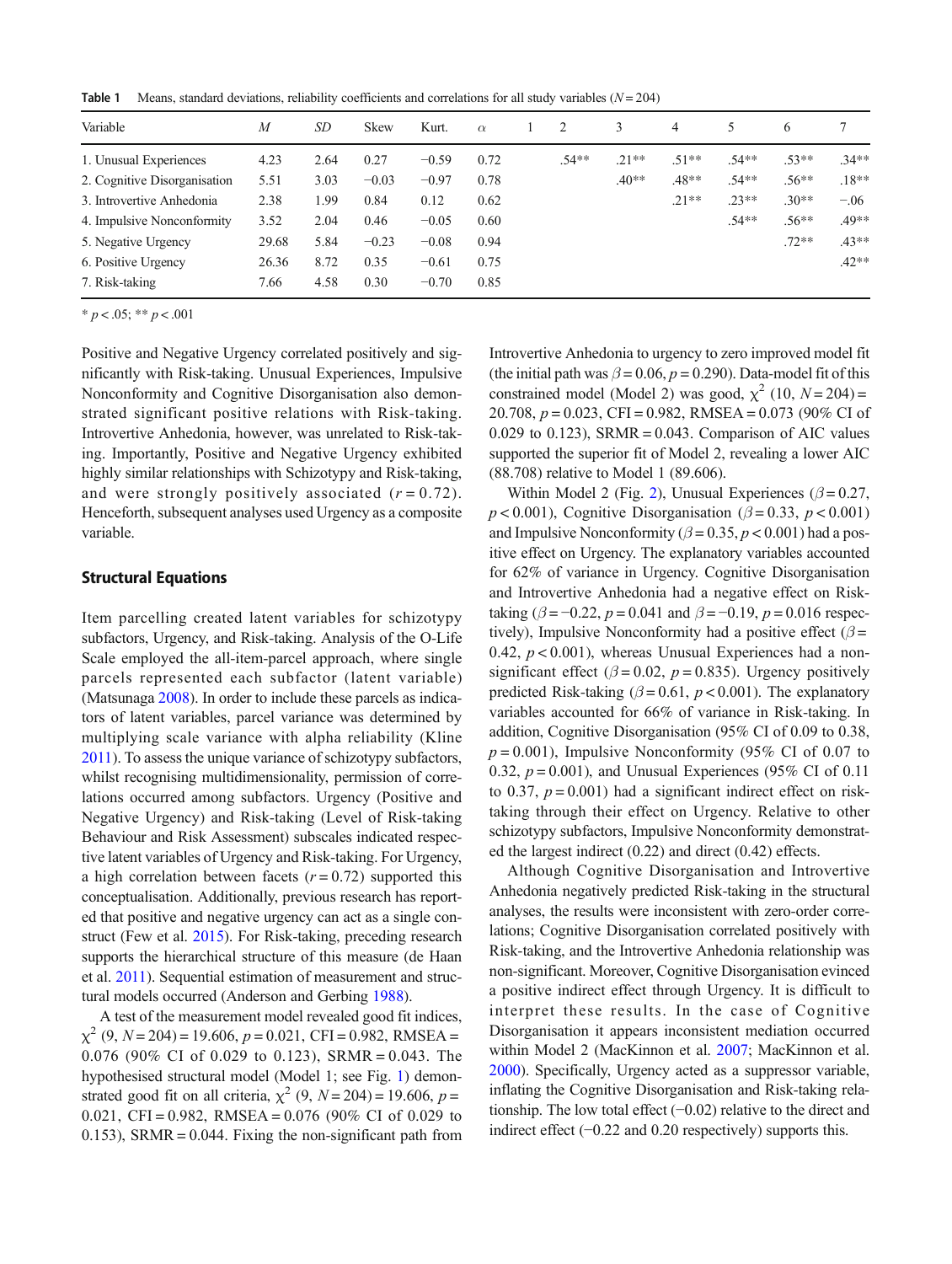<span id="page-7-0"></span>Fig. 1 Model 1: Initial mediational model depicting putative relationships between schizotypy subfactors, Urgency and Risk-taking. Note. standardized regression weights and correlations between latent variables are shown. The diagram does not display standardized regression weights of the measured variables and error terms.  $* p < .05; ** p < .001$ 



The discrepancy between the correlations and predictive relationships for Introvertive Anhedonia conflicted with the expectation that this subfactor would negatively predict Risktaking and be unrelated to Urgency. Partial correlations enabled a test of unique variance attributable to Introvertive Anhedonia with both Risk-taking and Urgency. Consistent with the initial supposition that Introvertive Anhedonia would weakly relate to Urgency, a non-significant partial correlation occurred, partial r  $(198) = 0.13$ ,  $p = 0.056$ . Additionally (and as initially expected), a negative relationship existed between Introvertive Anhedonia and Risk-taking, partial  $r(198) = -0.20$ ,  $p = 0.003$ .

A test of Introvertive Anhedonia as a suppressor variable occurred by specifying two models: a model (Model 3) which comprised only schizotypy subfactors and Urgency (Introvertive Anhedonia was fixed to zero), and a model where the path from Introvertive Anhedonia to Risk-taking was fixed to zero (Model 4). Analyses found suppression did not markedly occur because exclusion of this variable did not noticeably affect the regression weights of other predictors (Watson et al. [2013\)](#page-12-0). Particularly, in Model 3, the regression weight from Unusual Experiences and Impulsive Nonconformity were identical, and the weight from Cognitive Disorganisation increased slightly from 0.31 to 0.33. In Model 4, all regression weights from schizotypy subfactors to Urgency remained the same, as did Unusual Experiences and Impulsive Nonconformity to Risk-taking. Only the weight from Cognitive Disorganisation to Risk-taking increased slightly from  $-0.22$  to  $-0.26$ .

As the study is cross-sectional, the independent variables (i.e., schizotypy subfactors) and dependent variable (i.e., Risktaking) were exchanged in an alternative model to examine reverse relationships to test direction amongst the variables. The reversed model demonstrated weaker data-model fit than Model 2 (the superior solution),  $\chi^2$  (10,  $N = 204$ ) = 40.711,  $p < 0.001$ , CFI = 0.949, RMSEA = 0.123 (90% CI of 0.085) to  $0.164$ ), SRMR = 0.068. Also, the lower AIC of Model 2  $(AIC = 88.708)$  confirmed better data-model fit than the reversed model ( $AIC = 108.711$ ).

Fig. 2 Model 2: Constrained mediational model depicting putative relationships between schizotypy subfactors, Urgency and Risk-taking. Note. standardized regression weights and correlations between latent variables are shown. The diagram does not display standardized regression weights of the measured variables and error terms.  $* p < .05; ** p < .001$ 

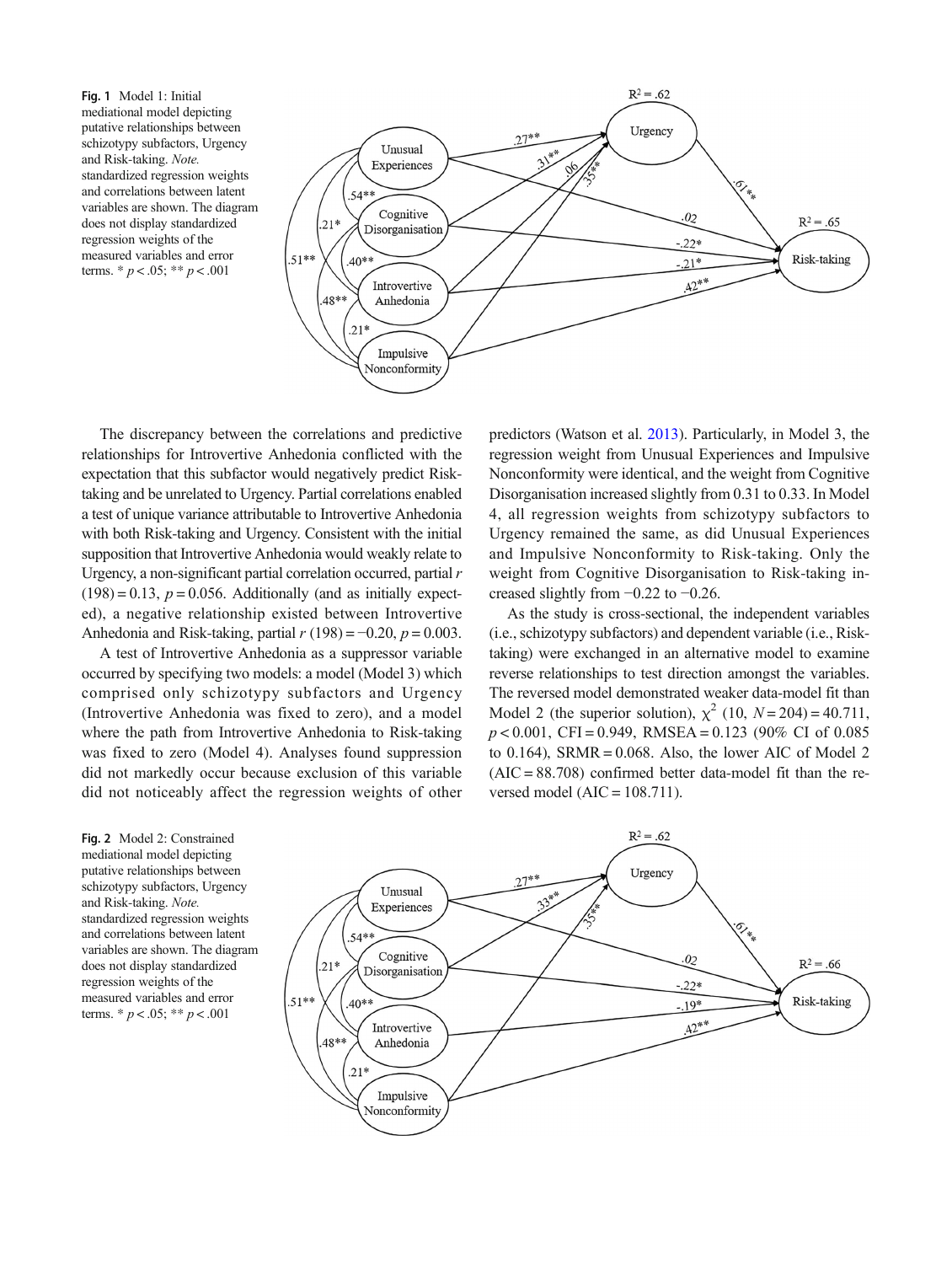## **Discussion**

Overall level of Schizotypy correlated positively with Urgency, a finding similar to Few et al. [\(2015\)](#page-11-0). Consistent with study hypotheses, the tested model observed variations in predictive relationships as a function of schizotypy dimension. Specifically, positive schizotypy (Unusual Experiences), Cognitive Disorganisation and Impulsive Nonconformity predicted Urgency, whereas there was no significant association between Introvertive Anhedonia and Urgency. This pattern of results was conceptually congruent with previous work. Particularly, research reporting relationships between impulsive nonconformity and lack of self-control, impulsivity and risk-related behaviours (e.g., Chiu and Storm [2010;](#page-10-0) Fullwood et al. [2006](#page-11-0)). Furthermore, the tendency to engage in rash, impulsive acts is a defining feature of impulsive nonconformity (Mason et al. [2005](#page-11-0)). Preceding work on positive schizotypy also outlines associations with disinhibition and impulsivity (Dinn et al. [2002](#page-11-0)).

As anticipated, Introvertive Anhedonia was not predictive of Urgency. This finding supported the notion that characteristics associated with Introvertive Anhedonia, especially emotional flattening and difficulties perceiving stimulation, do not influence affective urgency. Moreover, Introvertive Anhedonia weakly negatively predicted general Risk-taking. This outcome was congruent with recent work linking anhedonia with impairments to the anterior insula cortex (AIC) (Keller et al. [2013\)](#page-11-0). The AIC promotes risk-taking and is causally involved in risky decision-making (Ishii et al. [2012;](#page-11-0) Preuschoff et al. [2008\)](#page-12-0).

The present study suggests that clinical findings extrapolate to the general population. However, this assumption requires cautious interpretation because the observed effect was weak, and introvertive anhedonia is a broad, complex construct. Characteristics include inclination to both anhedonia (affective; blunted emotion) and introversion (social impairments; asocial behaviour). These factors interact to reduce the ability to experience social and physical pleasure (Dembińska-Krajewska and Rybakowski [2014\)](#page-11-0). Hence, it is difficult to determine the extent to which reduced risk-taking arises from affective and social factors (Dembińska-Krajewska and Rybakowski [2014](#page-11-0)).

Acknowledging this, future studies could examine the relative contribution of specific characteristics to risk aversion. This is important because anhedonia predicts problem behaviours, such as risk of substance use (i.e., onset and escalation) (Sussman and Leventhal [2014\)](#page-12-0). Accordingly, identifying which features of Introvertive Anhedonia most influence risk-taking has important applications for therapeutic interventions. For instance, if both affective and social elements influence perception of risk therapy/treatment should employ holistic strategies. These would permit the individual to tolerate low levels of pleasure and enhance their capability to interact with others (Sussman and Leventhal [2014\)](#page-12-0).

This approach is useful because despite possessing conceptual congruence, the relationship between anhedonia and introversion is not particularly strong. For instance, social anhedonia (reduced positive emotion in response to social stimuli) correlates only moderately with introversion (trait associated with low positive emotion and sociability) (Martin et al. [2016\)](#page-11-0). The multifaceted nature of affect can produce complex interactions. Pertinent to the present paper, Michel et al. [\(1997\)](#page-12-0) noted within women that sensation seeking via bungee jumping compensated for boredom arising from difficulty in experiencing emotions and sensations from everyday stimuli. This suggests that the effects of high introvertive anhedonia may vary because of variables such as context and gender. Further research on introvertive anhedonia and risk-taking could uncover further complex interactions.

Within the tested models, direct and mediation effects were evident. Specifically, Cognitive Disorganisation and Introvertive Anhedonia directly negatively predicted Risktaking, and Impulsive Nonconformity, and Urgency directly positively predicted Risk-taking. Indirectly, Unusual Experiences, Cognitive Disorganisation and Impulsive Nonconformity had an effect on Risk-taking through Urgency. Furthermore, Urgency mediated the relationship between Unusual Experiences and Impulsive Nonconformity with Risk-taking, and 'suppressed' (enhanced) the Cognitive Disorganisation-Risk-taking relationship. Concerning risktaking, this pattern of results indicates that urgency generally provides a framework for structuring characteristics of schizotypy.

From this perspective, urgency offers a potential explanation as to why individuals with higher levels of schizotypy 'actually' engage in risk-taking behaviour. Consideration of schizotypy in isolation merely indicates that individuals who possess higher levels of schizotypal traits (positive, disorganised and impulsive as in this study) are prone to being impulsive and likely to act rashly. Smyrnis et al. ([2003](#page-12-0)) supports this notion by demonstrating that individuals with very high schizotypy struggled to control their impulses during an antisaccade task. Hence, level of urgency (i.e., high vs. low) may represent an 'active' feature which determines whether an individual engages in risky behaviours. Research evidence, in addition to this study, supports the notion that urgency plays a unique determining role in risk-behaviour (e.g., Cyders et al. [2014;](#page-11-0) Wardell et al. [2016](#page-12-0)). Urgency, therefore, adds conceptual coherence to the schizotypy-risk relationship.

It is difficult to interpret the specific pathways from the mediation due to an absence of previous literature on schizotypy, urgency and risk-taking. However, it is possible that Unusual Experiences predicted greater Risk-taking via Urgency due to the central role of emotions (particularly negative) with regard to Unusual Experiences. For example, Barrantes-Vidal et al. ([2013](#page-10-0)) demonstrated that increased levels of negative emotion characterise positive schizotypy.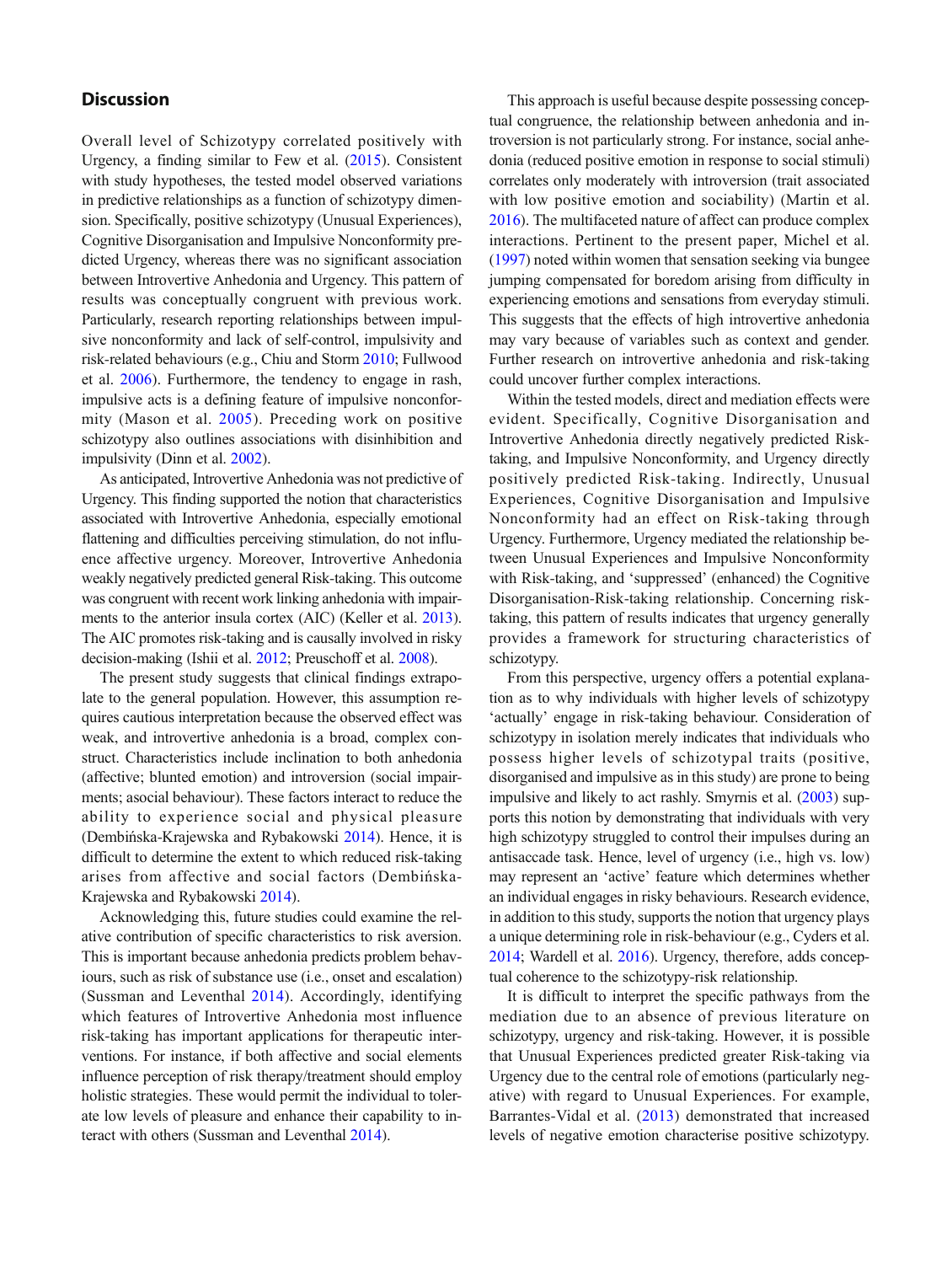Indeed, urgency denotes the tendency to engage in rash action in response to extreme affect (Cyders and Smith [2008a](#page-10-0)). However, the urgency, affect and risk-taking relationship is complex. For instance, Cyders and Coskunpinar [\(2010\)](#page-10-0) report that urgency predicts risky behaviour, independent of the frequency/intensity of affect. Subsequently, further work is required in order to determine why urgency mediated the relationship between Unusual Experiences and Risk-taking in the present study.

Similarly, it is possible that Impulsive Nonconformity predicted greater Risk-taking through Urgency due to being characterised by unstable mood and emotion dysregulation (McCleery et al. [2012\)](#page-11-0). Emotion dysregulation relates to emotional hyperactivity because it is associated with poor executive control of impulsive behaviours, and relates to strong affect. Indeed, Impulsive Nonconformity evidenced the strongest direct and indirect effect via Urgency on Risk-taking. This result is consistent with the inherent nature of impulsive nonconformity and adds to the literature documenting strong relationships between this and urgency-related constructs (e.g., impulsivity, Chiu and Storm [2010](#page-10-0)). Thus, a strong association with affect likely characterizes impulsive nonconformity, resulting in non-specificity to valences of urgency (as evident in this study).

The finding of Cognitive Disorganisation predicting Risktaking through Urgency can be tentatively accounted for by research demonstrating positive relationships with both emotionality (particularly intense positive affect) (Kerns [2006](#page-11-0)), and poor cognitive estimation (Cicero and Kerns [2010b](#page-10-0)). Specifically, individuals with greater levels of cognitive disorganisation may possesses deficiencies in ability to estimate the consequences of an action, leading to intentional or unintentional exposure to possible injury or loss (i.e., risk).

The current findings support the notion that positive and negative urgency do not necessarily produce differential effects in the context of schizotypy. This was evident within the intercorrelations (i.e., the association between the two urgency constructs was high, r of 0.72). Similarly, Deckman and DeWall ([2011](#page-11-0)), and Derefinko et al. ([2011](#page-11-0)) observed high correlations between urgency facets, and Howard and Khalifa [\(2016\)](#page-11-0) asserted that positive urgency does not offer explanatory power above negative urgency. Accordingly, subsequent work would benefit from conceptualising the two facets as a unitary construct (Few et al. [2015](#page-11-0)).

Moreover, the influence of urgency is likely to vary as function of risky behaviour (Verdejo-García et al. [2007](#page-12-0); Zapolski et al. [2009](#page-12-0)). It was not possible to assess this within the present paper because the RT-18 assesses likelihood to engage in general risk-taking behaviour. With regard to previous work, researchers typically assess specific risky behaviours (e.g., cigarette, Kolliakou and Joseph [2000;](#page-11-0) and cannabis use, Nunn et al. [2001](#page-12-0)) when examining relationships between schizotypy and risk. In the context of schizoptypy and risk-taking research, the extent to which engagement in particular behaviours predicts general risk-taking requires additional consideration.

A further issue arises from the fact that the RT-18 is a selfreport measure that indexes only snapshots of risk-related processes and thoughts. Hence, participant responses reflect only subjective evaluations of likelihood to engage in risk-taking. With such measures, the degree to which answers reflect real world behaviours is questionable. Salience and intensity of threat within real-world contexts may mitigate the extent to which individuals engage in actual risk-taking (Denovan et al. [2017\)](#page-11-0).

A further potential limitation of the present study was the cross-sectional design. Although the social sciences often use this approach, a frequently levelled criticism of cross-sectional design is that collection of data at one point in time negates the establishment of causal links within models. In the present article, data fit indicated model strength and veracity, and supported inferences about relationships between measures (Bollen [1989](#page-10-0)).

This paper contributes to the growing body of research that acknowledges the need to integrate understanding of emotionality alongside impulsive behaviours (e.g., Cyders and Smith [2008a,](#page-10-0) [b](#page-10-0); Cyders et al. [2009](#page-10-0)). This approach is conceptually and practical important because it helps clinicians appreciate how individual dispositions effect engagement in risky behaviours. Additionally, it suggests ways to maximize treatment outcomes. Central to this is the recognition that therapeutic interventions for those who participate in risky behaviours in response to extreme emotional states should differ from those who do so to seek new stimulation. To treat effectively engagement in risky behaviours it is necessary to appreciate the potential contribution of emotions to rash actions. This requires focus on both affective state and behaviour (Cyders and Smith [2008a\)](#page-10-0). Moreover, this approach is essential because is recognizes the need to develop risk theories that consider differences in individual disposition to rash actions (Cyders et al. [2009\)](#page-10-0). This is consistent with previous work, which has derived from the observation that extreme emotions can deplete impulse controls (Cyders and Smith [2008b](#page-10-0)). Subsequently, successful interventions that help individuals avoid rash actions when experiencing intense negative (e.g., dialectical behaviour therapy) and positive affect are necessary (e.g., Cognitive mediation training) (Um et al. [2018](#page-12-0)).

In conclusion, the findings indicate that positive, disorganised and impulsive facets of schizotypy (Unusual Experiences, Cognitive Disorganisation, and Impulsive Nonconformity) predicted Urgency to a similar extent. Unusual Experiences, Impulsive Nonconformity and Cognitive Disorganisation indirectly predicted Risk-taking through Urgency (with a suppression effect evident with the latter schizotypy subfactor). Urgency, then, potentially offers an explanatory mechanism for why individuals higher in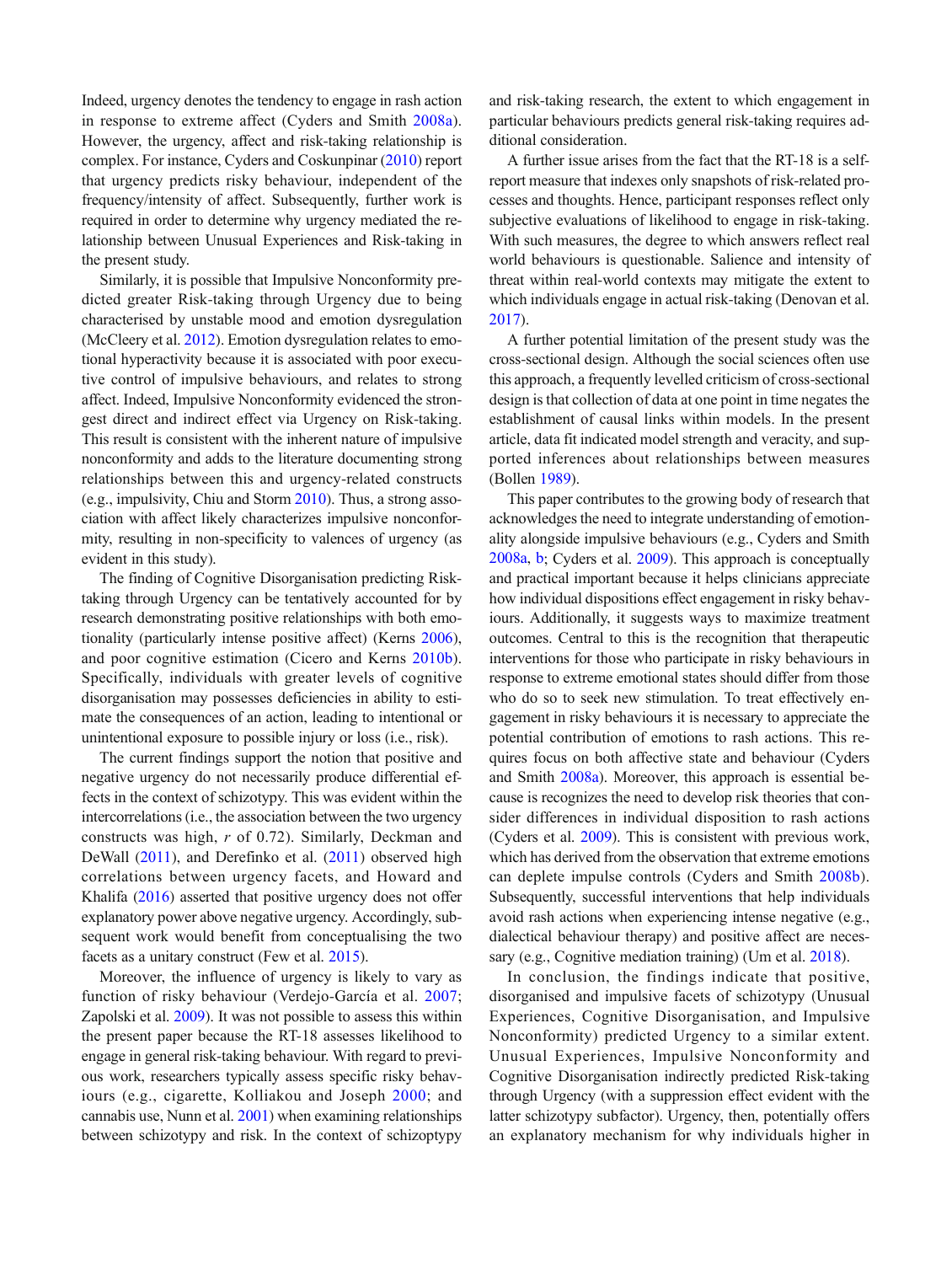<span id="page-10-0"></span>positive, disorganised and impulsive schizotypy engage in risk-taking behaviour. Further work to examine variants of risk-taking behaviour is necessary. Introvertive Anhedonia additionally demonstrated conceptually congruent results, explicitly non-significant or weak relations with impulsivity (Urgency) and a negative relationship with Risk-taking.

#### Compliance with Ethical Standards

Conflict of Interest Andrew Denovan, Neil Dagnall and Lucy Monk declare that they have no conflicts of interest.

Ethical Approval The Faculty of Health, Psychology and Social Care Ethics Committee at Manchester Metropolitan University. All procedures performed in studies involving human participants were in accordance with the ethical standards of the institutional and/or national research committee and with the 1964 Helsinki declaration and its later amendments or comparable ethical standards.

Experiment Participants All procedures performed in studies involving human participants were in accordance with the ethical standards of the institutional and/or national research committee and with the 1964 Helsinki declaration and its later amendments or comparable ethical standards.

Informed Consent Individual participants provided informed consent.

#### References

- Anderson, J. C., & Gerbing, D. W. (1988). Structural equation modeling in practice: A review and recommended two-step approach. Psychological Bulletin, 103, 411–423. [https://doi.org/10.1037/](https://doi.org/10.1037/0033-2909.103.3.411) [0033-2909.103.3.411](https://doi.org/10.1037/0033-2909.103.3.411).
- Barrantes-Vidal, N., Gross, G. M., Sheinbaum, T., Mitjavila, M., Ballespí, S., & Kwapil, T. R. (2013). Positive and negative schizotypy are associated with prodromal and schizophrenia-spectrum symptoms. Schizophrenia Research, 145, 50–55. [https://doi.org/10.1016/j.](https://doi.org/10.1016/j.schres.2013.01.007) [schres.2013.01.007.](https://doi.org/10.1016/j.schres.2013.01.007)
- Barrantes-Vidal, N., Grant, P., & Kwapil, T. R. (2015). The role of schizotypy in the study of the etiology of schizophrenia spectrum disorders. Schizophrenia Bulletin, 41(suppl\_2), S408-S416. [https://](https://doi.org/10.1093/schbul/sbu191) [doi.org/10.1093/schbul/sbu191.](https://doi.org/10.1093/schbul/sbu191)
- Blackburn, R. (1969). Sensation seeking, impulsivity, and psychopathic personality. Journal of Consulting and Clinical Psychology, 33, 571–574. <https://doi.org/10.1037/h0028301>.
- Bollen, K. A. (1989). Structural equations with latent variables. New York: Wiley. <https://doi.org/10.1002/9781118619179>.
- Brooner, R. K., Bigelow, G. E., Strain, E., & Schmidt, C. W. (1990). Intravenous drug abusers with antisocial personality disorder: Increased HIV risk behavior. Drug and Alcohol Dependence, 26, 39–44. [https://doi.org/10.1016/0376-8716\(90\)90081-O](https://doi.org/10.1016/0376-8716(90)90081-O).
- Browne, M. W., & Cudeck, R. (1993). Alternative ways of assessing model fit. In K. A. Bollen & J. S. Long (Eds.), Testing structural equation models (pp. 136–162). Beverly Hills: Sage.
- Burch, G. S. J., Steel, C., & Hemsley, D. R. (1998). Oxford—Liverpool inventory of feelings and experiences: Reliability in an experimental population. British Journal of Clinical Psychology, 37, 107–108. [https://doi.org/10.1111/j.2044-8260.1998.tb01284.x.](https://doi.org/10.1111/j.2044-8260.1998.tb01284.x)
- Byrne, B. M. (2016). Structural equation modeling with AMOS: Basic concepts, applications, and programming (3rd ed.). New York: Routledge.
- Byrnes, J. P., Miller, D. C., & Schafer, W. D. (1999). Gender differences in risk taking: A meta-analysis. Psychological Bulletin, 125, 367– 383. <https://doi.org/10.1037/0033-2909.125.3.367>.
- Chapman, L. J., Chapman, J. P., Numbers, J. S., Edell, W. S., Carpenter, B. N., & Beckfield, D. (1984). Impulsive nonconformity as a trait contributing to the prediction of psychotic-like and schizotypal symptoms. Journal of Nervous and Mental Disease, 172, 681– 691. [https://doi.org/10.1097/00005053-198411000-00007.](https://doi.org/10.1097/00005053-198411000-00007)
- Chiu, J., & Storm, L. (2010). Personality, perceived luck and gambling attitudes as predictors of gambling involvement. Journal of Gambling Studies, 26, 205–227. [https://doi.org/10.1007/s10899-](https://doi.org/10.1007/s10899-009-9160-x) [009-9160-x](https://doi.org/10.1007/s10899-009-9160-x).
- Cicero, D. C., & Kerns, J. G. (2010a). Multidimensional factor structure of positive schizotypy. Journal of Personality Disorders, 24, 327– 343. <https://doi.org/10.1521/pedi.2010.24.3.327>.
- Cicero, D. C., & Kerns, J. G. (2010b). Can disorganized and positive schizotypy be discriminated from dissociation? Journal of Personality, 78, 1239–1270. [https://doi.org/10.1111/j.1467-6494.](https://doi.org/10.1111/j.1467-6494.2010.00649.x) [2010.00649.x](https://doi.org/10.1111/j.1467-6494.2010.00649.x).
- Claes, L., & Muehlenkamp, J. (2013). The relationship between the UPPS-P impulsivity dimensions and nonsuicidal self-injury characteristics in male and female high-school students. Psychiatry Journal, 2013, Article ID 654847. [https://doi.org/10.1155/2013/](https://doi.org/10.1155/2013/654847) [654847.](https://doi.org/10.1155/2013/654847)
- Claes, L., Islam, M. A., Fagundo, A. B., Jimenez-Murcia, S., Granero, R., Agüera, Z., Rossi, E., Menchón, J. M., & Fernández-Aranda, F. (2015). The relationship between non-suicidal self-injury and the UPPS-P impulsivity facets in eating disorders and healthy controls. PLoS One, 10, e0126083. [https://doi.org/10.1371/journal.pone.](https://doi.org/10.1371/journal.pone.0126083) [0126083](https://doi.org/10.1371/journal.pone.0126083).
- Claridge, G. (1997). Schizotypy: Implications for illness and health. Oxford University Press. [https://doi.org/10.1093/med:psych/](https://doi.org/10.1093/med:psych/9780198523536.001.0001) [9780198523536.001.0001.](https://doi.org/10.1093/med:psych/9780198523536.001.0001)
- Claridge, G., & Beech, T. (1995). Fully and quasi-dimensional constructions of schizotypy. In A. Raine, T. Lencz, & S. A. Mednick (Eds.), Schizotypal personality (pp. 192–216). New York: Cambridge University Press.
- Claridge, G., & Broks, P. (1984). Schizotypy and hemisphere function— I: Theoretical considerations and the measurement of schizotypy. Personality and Individual Differences, 5, 633–648. [https://doi.](https://doi.org/10.1016/0191-8869(84)90111-9) [org/10.1016/0191-8869\(84\)90111-9](https://doi.org/10.1016/0191-8869(84)90111-9).
- Compton, M. T., Goulding, S. M., Bakeman, R., & McClure-Tone, E. B. (2009). Confirmation of a four-factor structure of the schizotypal personality questionnaire among undergraduate students. Schizophrenia Research, 111, 46–52. [https://doi.org/10.1016/j.](https://doi.org/10.1016/j.schres.2009.02.012) [schres.2009.02.012.](https://doi.org/10.1016/j.schres.2009.02.012)
- Cyders, M. A., & Coskunpinar, A. (2010). Is urgency emotionality? Separating urgent behaviors from effects of emotional experiences. Personality and Individual Differences, 48, 839-844. [https://doi.](https://doi.org/10.1016/j.paid.2010.02.009) [org/10.1016/j.paid.2010.02.009.](https://doi.org/10.1016/j.paid.2010.02.009)
- Cyders, M. A., & Smith, G. T. (2008a). Emotion-based dispositions to rash action: Positive and negative urgency. Psychological Bulletin, 134, 807–828. [https://doi.org/10.1037/a0013341.](https://doi.org/10.1037/a0013341)
- Cyders, M. A., & Smith, G. T. (2008b). Clarifying the role of personality dispositions in risk for increased gambling behaviour. Personality and Individual Differences, 45, 503–508. [https://doi.org/10.1016/j.](https://doi.org/10.1016/j.paid.2008.06.002) [paid.2008.06.002](https://doi.org/10.1016/j.paid.2008.06.002).
- Cyders, M. A., Smith, G. T., Spillane, N. S., Fischer, S., Annus, A. M., & Peterson, C. (2007). Integration of impulsivity and positive mood to predict risky behavior: Development and validation of a measure of positive urgency. Psychological Assessment, 19, 107–118. [https://](https://doi.org/10.1037/1040-3590.19.1.107) [doi.org/10.1037/1040-3590.19.1.107](https://doi.org/10.1037/1040-3590.19.1.107).
- Cyders, M. A., Flory, K., Rainer, S., & Smith, G. T. (2009). The role of personality dispositions to risky behavior in predicting first year college drinking. Addiction, 104, 193–202. [https://doi.org/10.1111/](https://doi.org/10.1111/j.1360-0443.2008.02434.x) [j.1360-0443.2008.02434.x](https://doi.org/10.1111/j.1360-0443.2008.02434.x).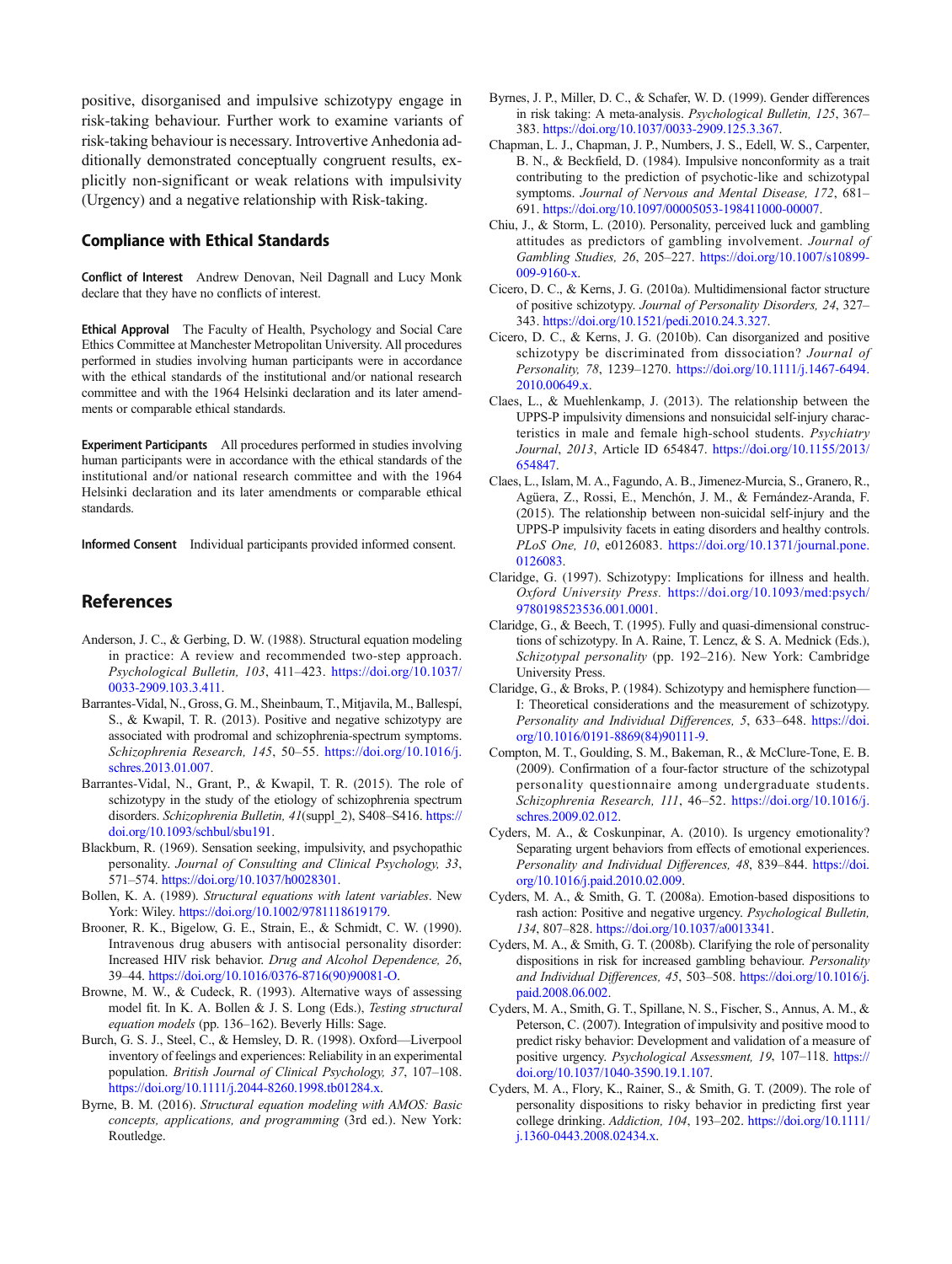- <span id="page-11-0"></span>Cyders, M. A., Dzemidzic, M., Eiler, W. J., Coskunpinar, A., Karyadi, K. A., & Kareken, D. A. (2014). Negative urgency mediates the relationship between amygdala and orbitofrontal cortex activation to negative emotional stimuli and general risk-taking. Cerebral Cortex, 25, 4094–4102. <https://doi.org/10.1111/acer.12266>.
- De Haan, L., Kuipers, E., Kuerten, Y., van Laar, M., Olivier, B., & Verster, J. C. (2011). The RT-18: A new screening tool to assess young adult risk-taking behavior. International Journal of General Medicine, 4, 575–584. [https://doi.org/10.2147/IJGM.S23603.](https://doi.org/10.2147/IJGM.S23603)
- De Haan, L., Egberts, A. C. G., & Heerdink, E. R. (2015). The relation between risk-taking behavior and alcohol use in young adults is different for men and women. Drug and Alcohol Dependence, 155, 222–227. [https://doi.org/10.1016/j.drugalcdep.2015.07.013.](https://doi.org/10.1016/j.drugalcdep.2015.07.013)
- Deckman, T., & DeWall, C. N. (2011). Negative urgency and risky sexual behaviors: A clarification of the relationship between impulsivity and risky sexual behavior. Personality and Individual Differences, 51, 674–678. <https://doi.org/10.1016/j.paid.2011.06.004>.
- Dembińska-Krajewska, D., & Rybakowski, J. (2014). The Oxford-Liverpool inventory of feelings and experiences (O-LIFE) schizotypy scale in psychiatry. Archives of Psychiatry and Psychotherapy, 2, 15–22. <https://doi.org/10.12740/APP/26780>.
- Denovan, A., Dagnall, N., Drinkwater, K., Parker, A., & Clough, P. (2017). Perception of risk and terrorism-related behavior change: Dual influences of probabilistic reasoning and reality testing. Frontiers in Psychology, 8, 1721. [https://doi.org/10.3389/fpsyg.](https://doi.org/10.3389/fpsyg.2017.01721) [2017.01721](https://doi.org/10.3389/fpsyg.2017.01721).
- Derefinko, K., DeWall, C. N., Metze, A. V., Walsh, E. C., & Lynam, D. R. (2011). Do different facets of impulsivity predict different types of aggression? Aggressive Behavior, 37, 223–233. [https://doi.org/10.](https://doi.org/10.1002/ab.20387) [1002/ab.20387](https://doi.org/10.1002/ab.20387).
- Dinn, W. M., Harris, C. L., Aycicegi, A., Greene, P., & Andover, M. S. (2002). Positive and negative schizotypy in a student sample: Neurocognitive and clinical correlates. Schizophrenia Research, 56, 171–185. [https://doi.org/10.1016/S0920-9964\(01\)00230-4](https://doi.org/10.1016/S0920-9964(01)00230-4).
- Esterberg, M. L., Goulding, S. M., McClure-Tone, E. B., & Compton, M. T. (2009). Schizotypy and nicotine, alcohol, and cannabis use in a non-psychiatric sample. Addictive Behaviors, 34, 374–379. [https://](https://doi.org/10.1016/j.addbeh.2008.11.007) [doi.org/10.1016/j.addbeh.2008.11.007](https://doi.org/10.1016/j.addbeh.2008.11.007).
- Few, L. R., Lynam, D. R., & Miller, J. D. (2015). Impulsivity-related traits and their relation to DSM–5 section II and III personality disorders. Personality Disorders: Theory, Research, and Treatment, 6, 261– 266. [https://doi.org/10.1037/per0000120.](https://doi.org/10.1037/per0000120)
- Fletcher, K., Parker, G., Paterson, A., & Synnott, H. (2013). High-risk behaviour in hypomanic states. Journal of Affective Disorders, 150, 50–56. <https://doi.org/10.1016/j.jad.2013.02.018>.
- Fonseca-Pedrero, E., Ortuño-Sierra, J., Mason, O. J., & Muñiz, J. (2015). The Oxford–Liverpool inventory of feelings and experiences short version: Further validation. Personality and Individual Differences, 338–343. [https://doi.org/10.1016/j.paid.2015.06.041.](https://doi.org/10.1016/j.paid.2015.06.041)
- Fullwood, C., Galbraith, N., & Morris, N. (2006). Impulsive nonconformity in female chat room users. CyberPsychology and Behavior, 9, 634–637. <https://doi.org/10.1089/cpb.2006.9.634>.
- Gray, N. S., Fernandez, M., Williams, J., Ruddle, R. A., & Snowden, R. J. (2002). Which schizotypal dimensions abolish latent inhibition? British Journal of Clinical Psychology, 41, 271–284. [https://doi.](https://doi.org/10.1348/014466502760379136) [org/10.1348/014466502760379136](https://doi.org/10.1348/014466502760379136).
- Green, M., Boyle, G. J., & Raine, A. (2008). Schizotypal personality models. Handbook of Personality Theory and Assessment, 1, 399– 419. [https://doi.org/10.4135/9781849200462.n19.](https://doi.org/10.4135/9781849200462.n19)
- Howard, R., & Khalifa, N. (2016). Is emotional impulsiveness (urgency) a core feature of severe personality disorder? Personality and Individual Differences, 92, 29–32. [https://doi.org/10.1016/j.paid.](https://doi.org/10.1016/j.paid.2015.12.017) [2015.12.017](https://doi.org/10.1016/j.paid.2015.12.017).
- Ishii, H., Ohara, S., Tobler, P. N., Tsutsui, K. I., & Iijima, T. (2012). Inactivating anterior insular cortex reduces risk taking. Journal of

Neuroscience, 32, 16031–16039. [https://doi.org/10.1523/](https://doi.org/10.1523/JNEUROSCI.2278-12.2012) [JNEUROSCI.2278-12.2012.](https://doi.org/10.1523/JNEUROSCI.2278-12.2012)

- Keller, J., Young, C. B., Kelley, E., Prater, K., Levitin, D. J., & Menon, V. (2013). Trait anhedonia is associated with reduced reactivity and connectivity of mesolimbic and paralimbic reward pathways. Journal of Psychiatric Research, 47, 1319–1328. [https://doi.org/](https://doi.org/10.1016/j.jpsychires.2013.05.015) [10.1016/j.jpsychires.2013.05.015.](https://doi.org/10.1016/j.jpsychires.2013.05.015)
- Kerns, J. G. (2006). Schizotypy facets, cognitive control, and emotion. Journal of Abnormal Psychology, 115, 418–427. [https://doi.org/10.](https://doi.org/10.1037/0021-843X.115.3.418) [1037/0021-843X.115.3.418](https://doi.org/10.1037/0021-843X.115.3.418).
- Kline, R. B. (2011). Principles and practice of structural equation modeling (3rd ed.). New York: Guilford Press.
- Kolliakou, A., & Joseph, S. (2000). Further evidence that tobacco smoking correlates with schizotypal and borderline personality traits. Personality and Individual Differences, 29, 191–194. [https://](https://doi.org/10.1016/S0191-8869(99)00173-7) [doi.org/10.1016/S0191-8869\(99\)00173-7.](https://doi.org/10.1016/S0191-8869(99)00173-7)
- Kwapil, T. R., Brown, L. H., Silvia, P. J., Myin-Germeys, I., & Barrantes-Vidal, N. (2012). The expression of positive and negative schizotypy in daily life: An experience sampling study. Psychological Medicine, 42, 2555–2566. [https://doi.org/10.1017/](https://doi.org/10.1017/S0033291712000827) [S0033291712000827.](https://doi.org/10.1017/S0033291712000827)
- Kwapil, T. R., Gross, G. M., Silvia, P. J., & Barrantes-Vidal, N. (2013). Prediction of psychopathology and functional impairment by positive and negative schizotypy in the Chapmans' ten-year longitudinal study. Journal of Abnormal Psychology, 122, 807–815. [https://doi.](https://doi.org/10.1037/a0033759) [org/10.1037/a0033759.](https://doi.org/10.1037/a0033759)
- Lenzenweger, M. F. (2015). Thinking clearly about schizotypy: Hewing to the schizophrenia liability core, considering interesting tangents, and avoiding conceptual quicksand. Schizophrenia Bulletin, 41- (suppl\_2), S483–S491. <https://doi.org/10.1093/schbul/sbu184>.
- Lynam, D. R., Whiteside, S. P., Smith, G. T., & Cyders, M. A. (2006). The UPPS-P: Assessing five personality pathways to impulsive behavior. West Lafayette, IN: Purdue University. Unpublished report.
- MacKinnon, D. P., Krull, J. L., & Lockwood, C. M. (2000). Equivalence of the mediation, confounding and suppression effect. Prevention Science, 1, 173-181. [https://doi.org/10.1023/A:1026595011371.](https://doi.org/10.1023/A:1026595011371)
- MacKinnon, D. P., Fairchild, A. J., & Fritz, M. S. (2007). Mediation analysis. Annual Review of Psychology, 58, 593–614. [https://doi.](https://doi.org/10.1146/annurev.psych.58.110405.085542) [org/10.1146/annurev.psych.58.110405.085542.](https://doi.org/10.1146/annurev.psych.58.110405.085542)
- Martin, E. A., Cicero, D. C., Bailey, D. H., Karcher, N. R., & Kerns, J. G. (2016). Social Anhedonia is not just extreme introversion: Empirical evidence of distinct constructs. Journal of Personality Disorders, 30, 451–468. [https://doi.org/10.1521/pedi\\_2015\\_29\\_203.](https://doi.org/10.1521/pedi_2015_29_203)
- Mason, O., & Claridge, G. (2006). The Oxford-Liverpool inventory of feelings and experiences (O-LIFE): Further description and extended norms. Schizophrenia Research, 82, 203–211. [https://doi.org/10.](https://doi.org/10.1016/j.schres.2005.12.845) [1016/j.schres.2005.12.845.](https://doi.org/10.1016/j.schres.2005.12.845)
- Mason, O., Claridge, G., & Jackson, M. (1995). New scales for the assessment of schizotypy. Personality and Individual Differences, 18, 7–13. [https://doi.org/10.1016/0191-8869\(94\)00132-C.](https://doi.org/10.1016/0191-8869(94)00132-C)
- Mason, O., Linney, Y., & Claridge, G. (2005). Short scales for measuring schizotypy. Schizophrenia Research, 78, 293-296. [https://doi.org/](https://doi.org/10.1016/j.schres.2005.06.020) [10.1016/j.schres.2005.06.020.](https://doi.org/10.1016/j.schres.2005.06.020)
- Mason, O. J., Medford, S., & Peters, E. R. (2012). Ethnicity, violent offending, and vulnerability to schizophrenia: A pilot study. Psychology and Psychotherapy: Theory, Research and Practice, 85, 143–149. <https://doi.org/10.1111/j.2044-8341.2011.02021.x>.
- Matsunaga, M. (2008). Item parceling in structural equation modeling: A primer. Communication Methods and Measures, 2, 260–293. [https://](https://doi.org/10.1080/19312450802458935) [doi.org/10.1080/19312450802458935.](https://doi.org/10.1080/19312450802458935)
- McCleery, A., Divilbiss, M., St-Hilaire, A., Aakre, J. M., Seghers, J. P., Bell, E. K., & Docherty, N. M. (2012). Predicting social functioning in schizotypy: An investigation of the relative contributions of theory of mind and mood. The Journal of Nervous and Mental Disease, 200, 147–152. [https://doi.org/10.1097/NMD.0b013e3182439533.](https://doi.org/10.1097/NMD.0b013e3182439533)